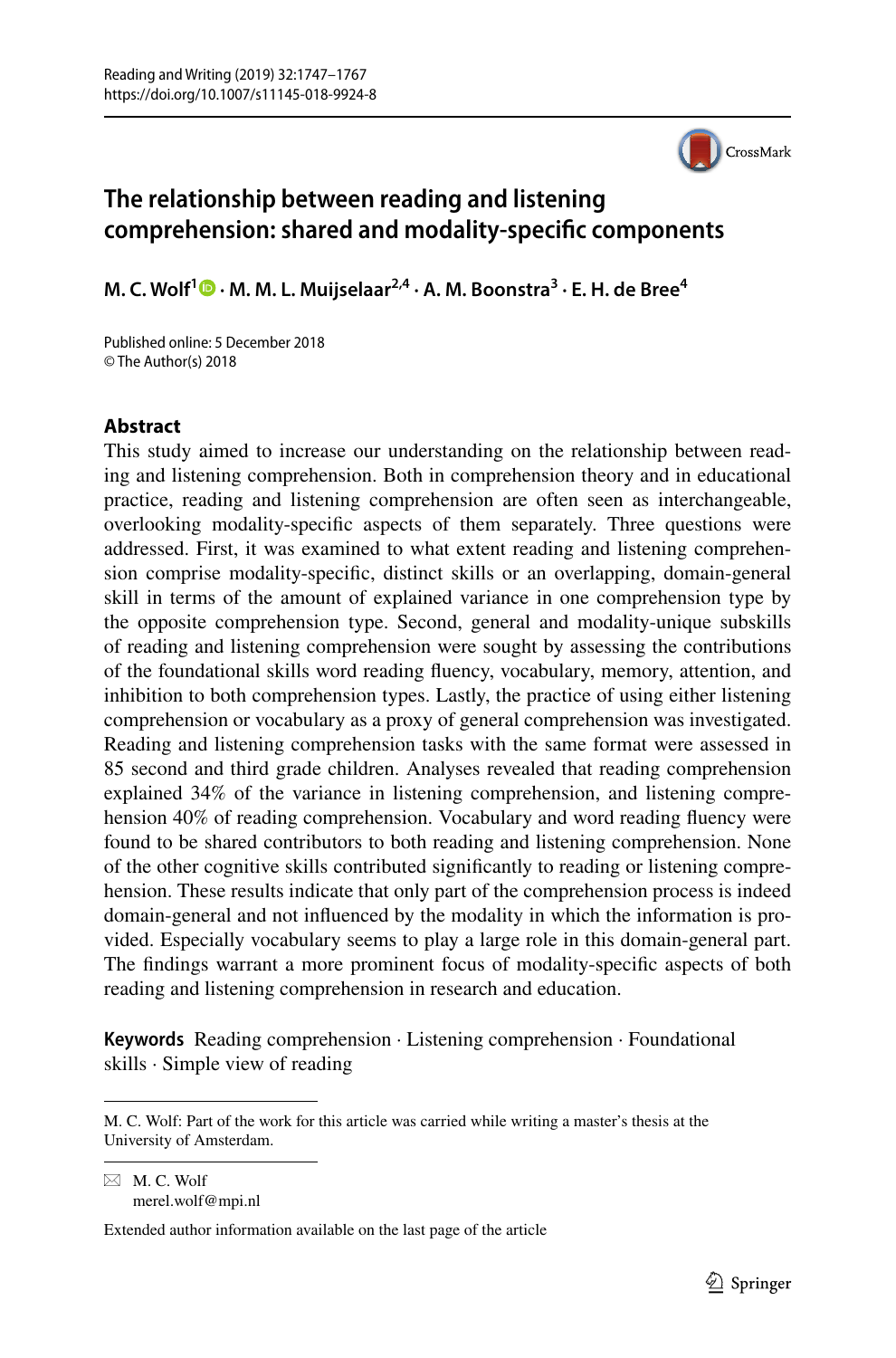### **Introduction**

The twenty-frst century has seen an increasing reliance on obtaining information via the audio-visual channel (Rideout, Foehr, & Roberts, [2010\)](#page-19-0). This means that relatively speaking, book reading is declining among children and adolescents (Mangen, [2016](#page-19-1); OECD, [2010\)](#page-19-2), whereas consumption of audio(visual) information through, for example, TV and computer, is increasing (Rideout et al., [2010](#page-19-0)). At the same time, reading comprehension is an essential subject in primary education. It is known as an important predictor of children's school career and lifelong learning (Spörer & Brunstein, [2009\)](#page-19-3). Children's reading comprehension skill levels are monitored through all years of primary education, and, if deemed necessary, additional coursework or interventions are provided. In contrast, listening comprehension has received much less attention in the educational system (Mommers, [2007](#page-19-4)), despite studies showing that there are specifc listening comprehension problems, for example in children diagnosed with ADHD (McInnes, Humphries, Hogg-Johnson, & Tannock, [2003\)](#page-19-5) or second-language learners (Bingol, Celik, Yildiz, & Mart, [2014;](#page-17-0) Goh, [2000\)](#page-18-0). Given the increasing importance of listening comprehension in daily life, the status of listening comprehension in education might need to be reconsidered and insight into the development of the skill is needed. The question arises whether listening and reading comprehension are, conform to how they are treated in the educational practice, the same general comprehension skill albeit with information provided in diferent modalities, or whether they are diferent processes with diferent underlying modality-specifc skills. In other words, the relationship between reading and listening comprehension should be examined.

Theories of comprehension generally do not elaborately address the relationship between comprehension types in which the input is provided in diferent modalities (for a review see McNamara & Magliano, [2009](#page-19-6)). Kintsch and Van Dijk [\(1978](#page-18-1)) proposed the situation model of comprehension. According to this framework, comprehension entails the construction of a situation model, i.e., a mental representation of the situation conveyed by the words of a text. This highly infuential comprehension model mentions that comprehension types will differ in some aspects, without specifying these diferences. Nevertheless, Kintsch and Van Dijk ([1978\)](#page-18-1) did recognize that the input modality might afect the comprehension process in which a situation model is built. Gernsbacher, Varner, and Faust [\(1990](#page-18-2))'s structure-building model is built upon Kintsch and Van Dijk [\(1978](#page-18-1))'s situation model. Gernsbacher et al. ([1990](#page-18-2))'s model describes the infuence of the input modality on comprehension: the modality of the initial information does not infuence the creation of the situation model. Instead, Gernsbacher et al. ([1990\)](#page-18-2) propose "a general comprehension skill that transcends modality". In other words, comprehension is seen as a domain-general skill that is not tied to the modality of the input. As such, reading and listening comprehension are two versions of the same comprehension skill.

A complication of general comprehension theories is that they are confounded due to practical and methodological issues. A measure of comprehension must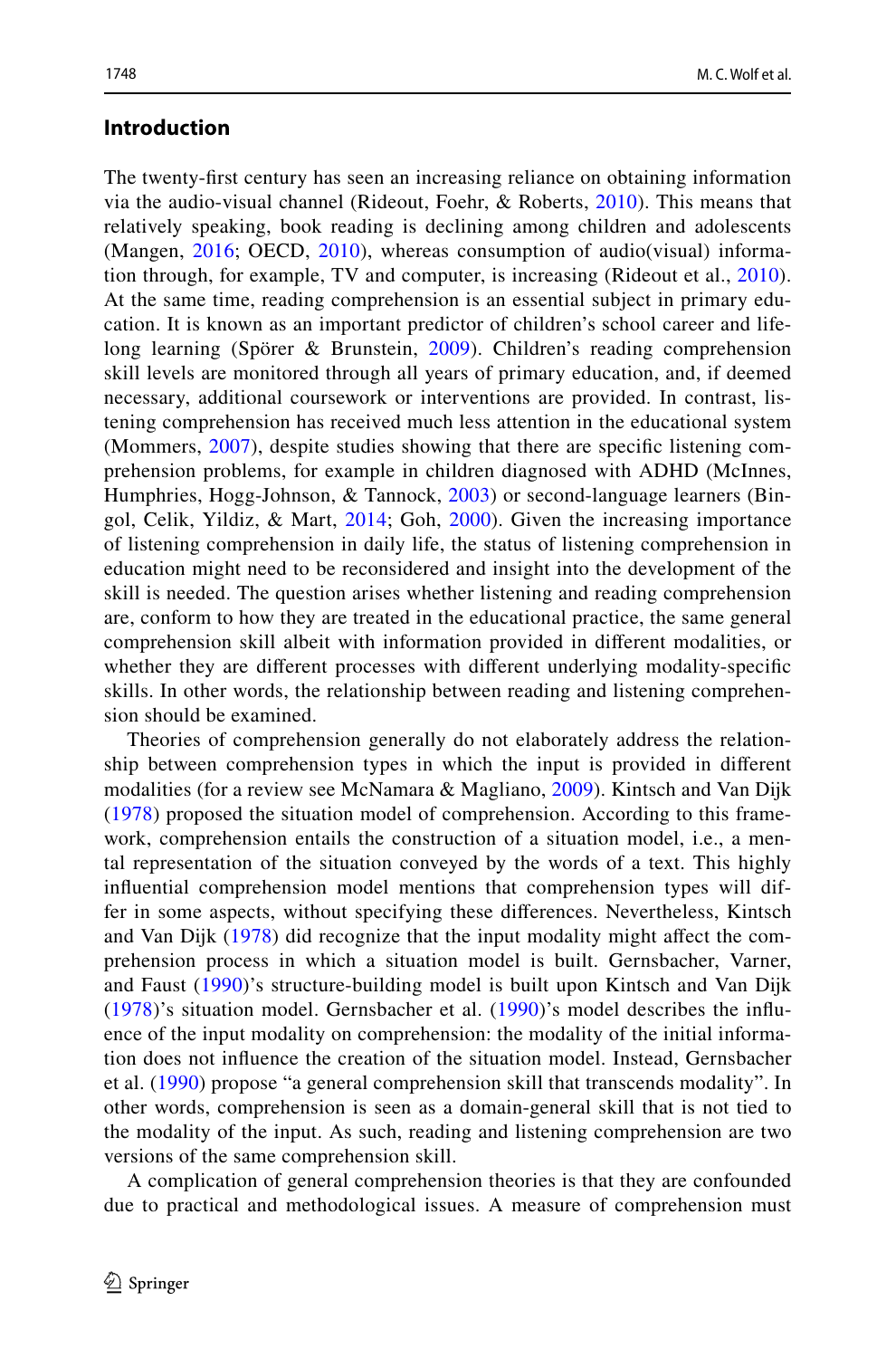always be administered in a specifc modality. If an efect of general comprehension is then found, with general comprehension having been measured in the auditory modality, to what extent does this efect then describe general comprehension if not listening comprehension? A striking example of the confounding efect of not taking into account the input modality in a comprehension theory can be found in the simple view of reading (Hoover & Gough, [1990](#page-18-3)). It is theorized that reading comprehension is the product of word decoding skills (measured as word reading fuency or word reading accuracy) and linguistic comprehension, which is general comprehension of language-related information. In practice, however, linguistic comprehension is most often measured as listening comprehension (LARRC, [2017](#page-19-7)). As a consequence, conclusions based on this framework concerning relationship between linguistic comprehension and reading comprehension and decoding only apply to listening comprehension, and not to a general linguistic comprehension process. The infuence of modality-specifc aspects of listening comprehension are thus not considered within the simple view of reading framework. These confounds in comprehension theories might have resulted in the neglect of modality-specifc efects in research on comprehension, as well as the neglect of listening comprehension within education.

Some studies have examined the relationship between reading and listening comprehension directly, and not unintentionally by using listening comprehension as a measure of general linguistic comprehension. Listening comprehension and reading comprehension are highly related (Cain, Oakhill & Bryant [2000;](#page-17-1) Diakidoy, Stylianou, Karefllidou, & Papageorgiou, [2005](#page-18-4); Protopapas, Simos, Sideridis, & Mouzaki, [2012;](#page-19-8) Tilstra, McMaster, Van Den Broek, Kendeou, & Rapp, [2009](#page-20-0)). Specifcally, in opaque languages such as English the infuence of listening comprehension as a measure of linguistic comprehension on reading comprehension increases over time, whereas the predictive strength of word reading fuency on reading comprehension decreases (Catts, Adlof, Hogan, & Weismer, [2005;](#page-17-2) Diakidoy et al., [2005;](#page-18-4) Vellutino, Tunmer, Jaccard, & Chen, [2007;](#page-20-1) Verhoeven & van Leeuwe, [2008](#page-20-2)). For transparent languages, such as Dutch, even for beginning readers listening comprehension is a stronger predictor of reading comprehension than decoding, because decoding is already acquired at a younger age (Florit & Cain, [2011](#page-18-5)).

The relation between reading and listening comprehension can vary due to the demands of diferent task formats and types of texts that have to be comprehended (Diakidoy et al., [2005\)](#page-18-4). Diakidoy et al. ([2005\)](#page-18-4) reported a correlation between the two comprehension types of  $r = .63$  when using a comprehension test with exactly the same format for both reading and listening. This correlation was twice as high compared to a study that used very diferent test formats, for example, a cloze test and a question-and-answer task  $(r=.29)$  (Ouellette & Beers, [2010](#page-19-9)). Although these diferences are substantial, Muijselaar et al. [\(2017](#page-19-10)) suggest that the relationship between reading and listening comprehension may be confounded due to task-specifc demands *only* when the format of comprehensions tests difer to a large extent. These large format diferences include for example whether a test is timed or not, whether longer paragraphs are used or short paragraphs of one or two sentences or whether only one text and question type is used or multiple diferent text and question types. Therefore, it is important to use reading and listening comprehension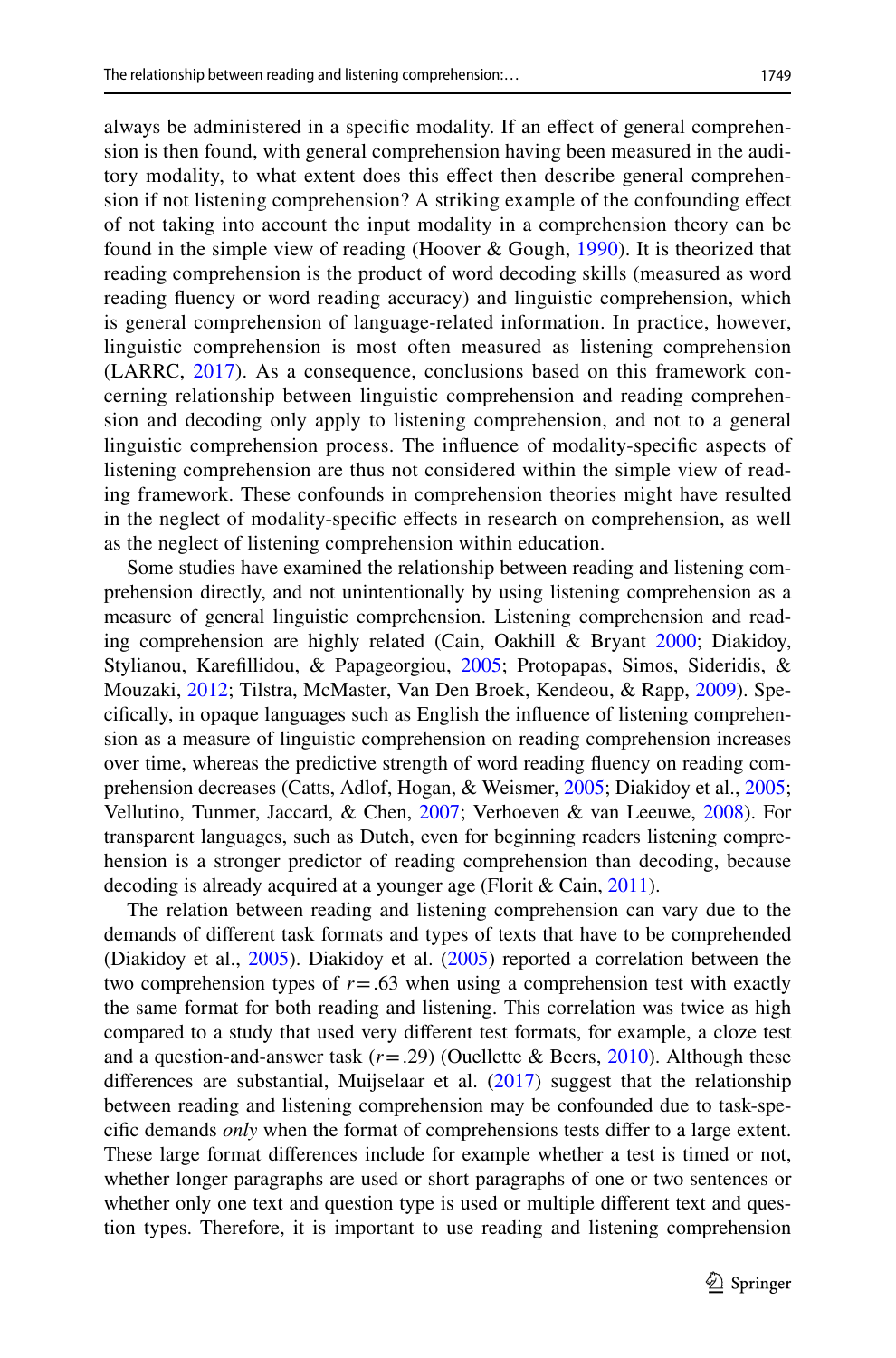tests with the same format when exploring the relationship between the two comprehension types. The few studies that used the same task format to investigate the relationship between reading and listening comprehension found that the two comprehension types correlate highly, but not perfectly (Diakidoy et al., [2005;](#page-18-4) Vellutino et al., [2007](#page-20-1)), indicating that reading and listening comprehension might overlap to some extent, but are not entirely the same. Some aspects of the reading comprehension and listening comprehension processes might entail an overlapping general comprehension process, but other aspects might be distinctive modality-specifc processes.

To understand which parts of the comprehension process are general and which parts are modality-specifc, it might be fruitful to investigate the foundational skills of reading and listening comprehension. Some foundational skills could be necessary to create a situation model, regardless of the modality in which the information is presented. However, each comprehension type might also rely on several modality-specifc skills that help processing information presented in a specifc modality. To illustrate, the foundational skill word reading fuency might be vital for reading comprehension, but not for listening comprehension. Similarly, because listeners cannot 'relisten' a passage whereas readers are able to reread a paragraph, attentional and memory skills might be of more importance for listening comprehension than to reading comprehension. As of yet, no studies have investigated shared, domain-general and unique, modality-specifc underlying skills of reading and listening comprehension in tandem. Moreover, studies on the underlying skills of reading or listening comprehension have often assessed a combination of foundational skills (skills that form building blocks for more complex abilities, such as memory, attention, vocabulary) and higher-level skills (inference making, comprehension monitoring) as predictors. Because higher-level skills could obscure efects of the foundational skills, a study into the foundational skills contributing to spoken and written comprehension is necessary.

For *reading* comprehension, it has been shown that word reading fuency and listening comprehension are important predictors (Hoover & Gough, [1990](#page-18-3)). In addition, vocabulary has been found to be a contributor to reading comprehension (Cromley & Azevedo, [2007](#page-17-3); Swart et al., [2017\)](#page-19-11). The relation between vocabulary and reading comprehension is especially strong in poor comprehenders. Their comprehension might depend more on basic vocabulary knowledge compared to those with good comprehension abilities, who already have a more extensive vocabulary (Van den Bosch, Segers, & Verhoeven, [2018](#page-20-3)). Studies that are framed according to the simple view of reading sometimes take vocabulary as a proxy for linguistic comprehension (Muijselaar & De Jong, [2015\)](#page-19-12) instead of the more standard proxy listening comprehension (LARRC, [2017](#page-19-7)). This suggests that vocabulary and listening comprehension are equally good measures of the general linguistic comprehension construct in the simple view of reading. Two diferent patterns of fndings have been reported: an additional contribution of vocabulary to reading comprehension after controlling for listening comprehension (Foorman, Herrera, Petscher, Mitchell, & Truckenmiller, [2015](#page-18-6); Protopapas et al., [2012;](#page-19-8) Tunmer & Chapman, [2012\)](#page-20-4) or not (De Jong & Van der Leij, [2002](#page-17-4)). The results of these studies thus question whether measures for vocabulary and listening comprehension can be used interchangeably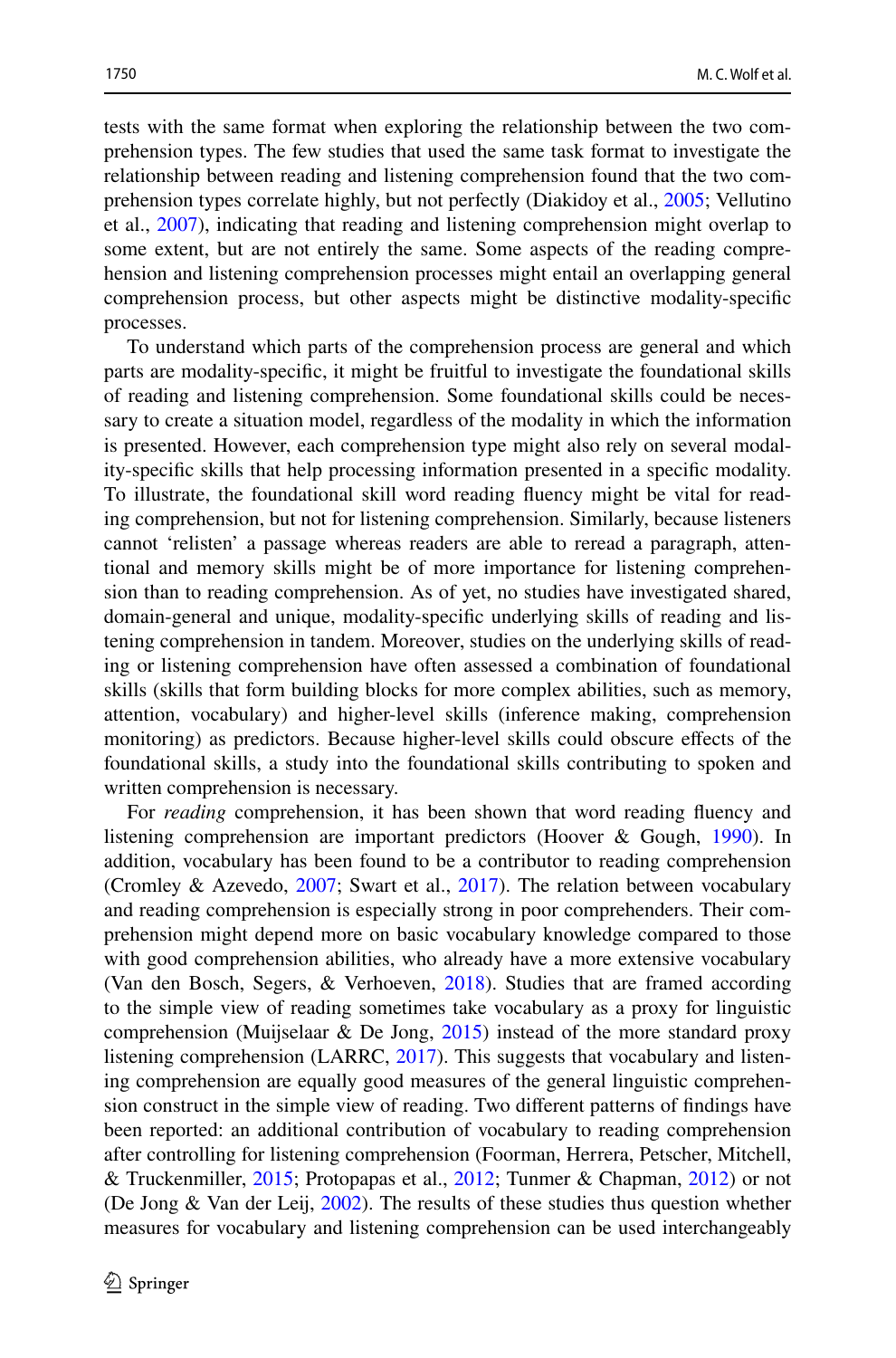to operationalize general linguistic comprehension. Therefore, in this study, the role of vocabulary and listening comprehension as contributors to reading comprehension is also examined.

Other foundational skills that have been related to reading comprehension are memory processes, such as short-term memory, working memory and updating. It seems that especially working memory of verbal information contributes to reading comprehension (Carretti, Borella, Cornoldi, & De Beni, [2009](#page-17-5); Daneman & Merikle, [1996](#page-17-6); Van den Bosch et al., [2018](#page-20-3)). Especially in good comprehenders working memory seems to be a strong contributor (Van den Bosch et al., [2018](#page-20-3)). Mixed fndings have been reported for attention: whereas Cutting and Scarborough [\(2006](#page-17-7)) did not fnd a contribution of attention as rated by parents, Cain and Bignell [\(2014](#page-17-8)) found that children with attention difficulties as rated by teachers performed more poorly on reading comprehension. Based on previous studies, it can be concluded that the efects of memory and attention measures on reading comprehension are not consistent. Moreover, there are no studies that simultaneously assess the contribution of word reading fuency and vocabulary, as well as the contribution of memory and attentional processes to reading comprehension.

With respect to *listening* comprehension, vocabulary is known to be one of the most important predictors (Cain & Oakhill, [2014](#page-17-9); Florit, Roch, & Levorato, [2011;](#page-18-7) Hagtvet, [2003;](#page-18-8) Tompkins, Guo, & Justice, [2013\)](#page-20-5). Findings on the role of verbal short-term memory and verbal working memory have either shown that verbal working memory contributes to listening comprehension outcome (Florit, Roch, Altoè, & Levorato, [2009](#page-18-9); Potocki, Ecalle, & Magnan, [2013;](#page-19-13) Tighe, Spencer, & Schatschneider, [2015\)](#page-19-14), or show no clear-cut contribution (Alonzo, Yeomans-Maldonado, Murphy, & Bevens, [2016](#page-17-10); Kim, [2016\)](#page-18-10). Efects of verbal memory seem to decline when children get older (Chrysochoou & Bablekou, [2011;](#page-17-11) Tighe et al., [2015](#page-19-14)). Furthermore, Currie and Cain ([2015\)](#page-17-12) found that efects of verbal short-term and verbal working memory on listening comprehension were fully mediated by vocabulary. Concerning short-term memory, some studies have reported an efect on listening comprehension after controlling for vocabulary (Florit et al., [2009](#page-18-9)), whereas others found no efects of short-term memory on reading comprehension at all (Potocki et al., [2013](#page-19-13)). Additionally, visual memory may be important for listening comprehension if the task not only requires listening, but also provides information through the visual modality (such as television comprehension as in Kendeou, Bohn-Gettler, White, and Van Den Broek [\(2008](#page-18-11))).

Only a few studies have examined the efects of attentional processes or inhibition on listening comprehension. Kim  $(2016)$  $(2016)$  reported no effect of attention on listening comprehension after several foundational and higher order skills were taken into account. Inhibition, however, was found to be a direct predictor of listening comprehension (Kim & Phillips, [2014\)](#page-18-12). Attention-related measures might have a stronger efect on listening comprehension than on reading comprehension, due to the feeting nature of the presentation of the information and the fact that comprehenders cannot control the pace of information themselves.

To sum up, the relationship between reading and listening comprehension is not yet fully understood. In this study, the relationship between reading and listening comprehension is explored to investigate whether it is justifable to view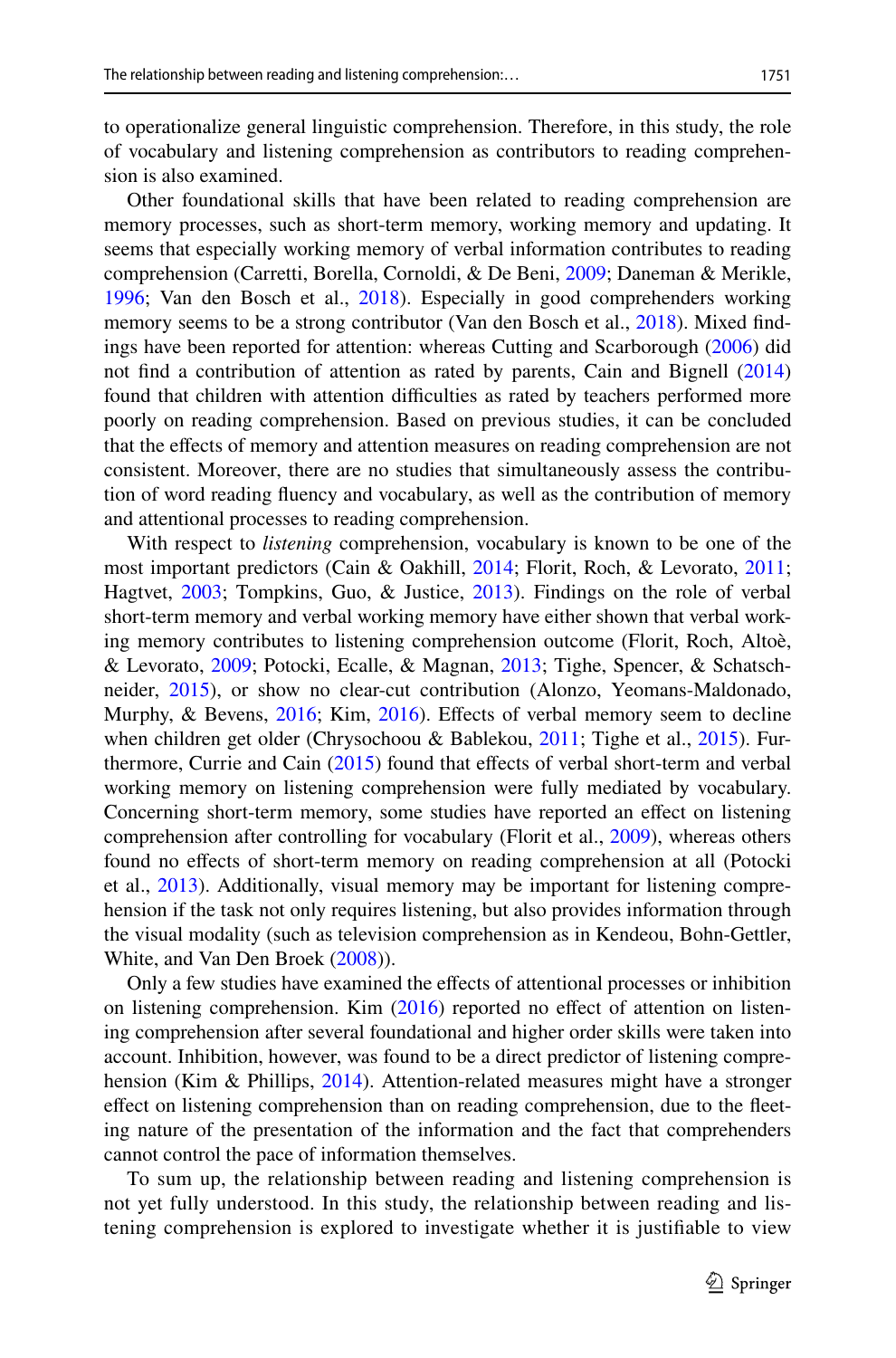reading and listening comprehension as one general comprehension skill without any modality-specifc aspects, as has been done in theory and educational practice. Firstly, the overlap between the two comprehension types is examined to understand how general or modality-specifc the reading and listening comprehension processes are. For this aim the explained variance of one comprehension type in the other will be analyzed. Furthermore, shared and unique cognitive contributors of reading and listening comprehension are sought to understand which parts of the comprehension process are domain-general and modality-specifc. As such, the contributions of several foundational skills (word reading fuency, vocabulary, verbal short term memory, verbal working memory, visual memory, sustained aural attention, and inhibition) are analyzed. Lastly, the practice within the framework of the simple view of reading of using either listening comprehension or vocabulary as a proxy for general linguistic comprehension is studied. For this reason, it will be analyzed whether listening comprehension and vocabulary contribute uniquely to reading comprehension.

To ensure that the relationship between reading and listening comprehension is not afected by task-specifc efects of the diferent task formats, reading comprehension and listening comprehension tasks with the same testing format are used. Moreover, an ecologically valid audio-visual rather than pure audio listening comprehension task is used. Listening comprehension in audio-only listening comprehension tasks, as used in previous studies, is not entirely similar to listening comprehension in daily life, in which not only audio but also visual information as well is involved. There is evidence that memory and the construction of a situation model are superior for audio-visual compared to audio-only material (Gibbons, Anderson, Smith, Field, & Fischer, [1986](#page-18-13); Wannagat, Waizenegger, Hauf, & Nieding, [2018\)](#page-20-6). Therefore, the present study uses reading and listening comprehension tasks with the same task formats and that are presented in ecologically valid modalities (in this case, the written versus audio-*visual* rather than audio-only modality).

It is hypothesized that a strong relationship between reading comprehension and listening comprehension is found in our sample, since the relationship seems to be strong in even beginning readers of a transparent language. We expect the overlap to be substantial: that reading comprehension explains a considerable amount of variance in listening comprehension and vice versa, since the comprehension process in which the situation model is created, is theoretically viewed as a general process, with little modality-specifc efects. Full overlap is not expected, because it is thought that some aspects of the modality of the input will afect the comprehension process. Regarding reading comprehension, it is expected that especially word reading fuency, vocabulary and memory skills (verbal short-term memory, verbal working memory, and visual memory) will contribute. For listening comprehension, it is hypothesized that vocabulary, memory skills (verbal short-term memory, verbal working memory, and visual memory) and attentional skills are important contributors, but not word reading fuency. Concerning the relationship between vocabulary and listening comprehension, and reading comprehension, it is expected that these skills both contribute uniquely to reading comprehension, which would mean that they should not solely be used as a proxy of general linguistic comprehension.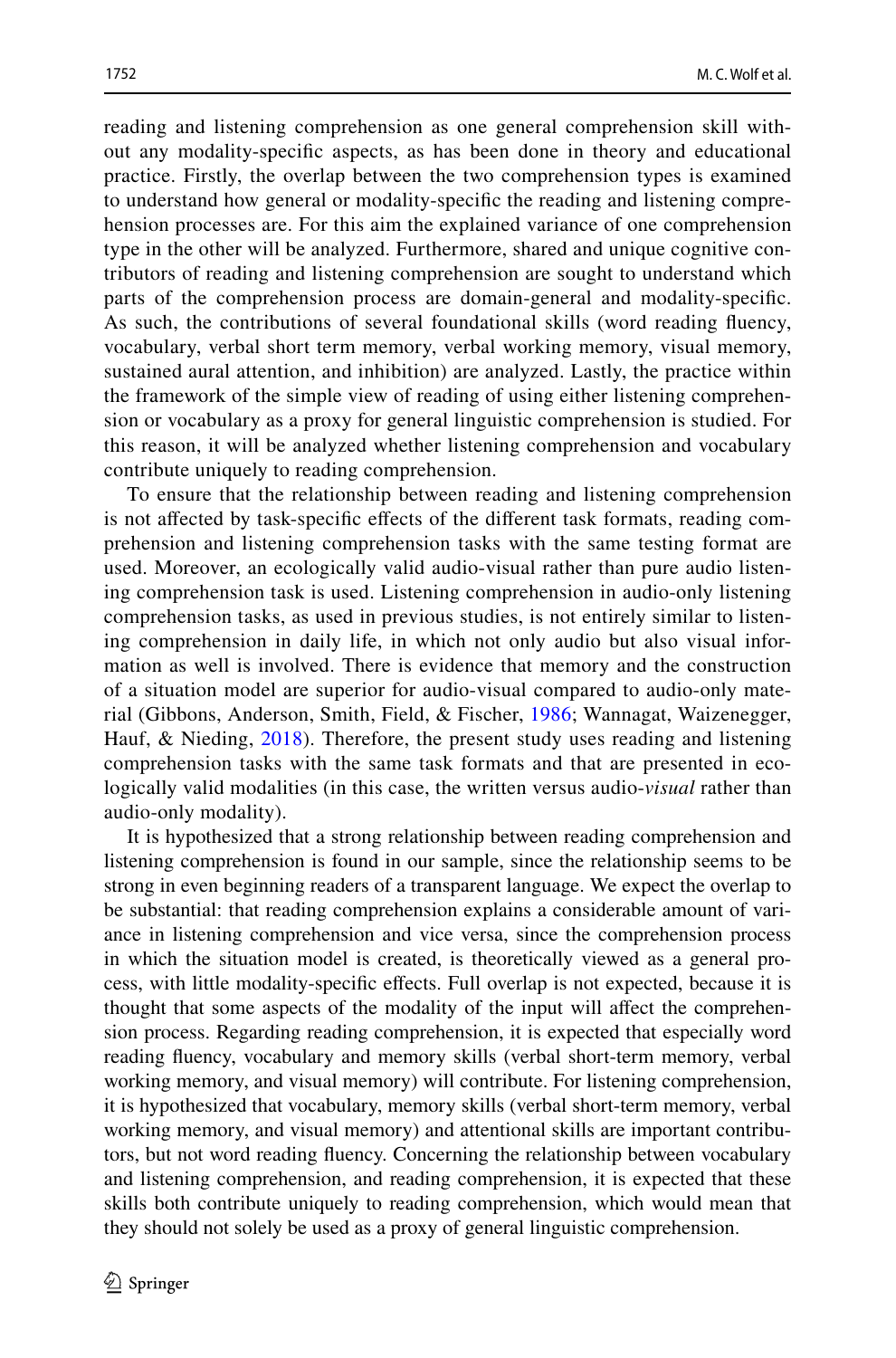# **Methods**

### **Participants**

In total 85 children with a mean age of 8;7 years (*SD*=8 months) participated (52 girls), including 35 second graders (age:  $M=8$  years,  $SD=6$  months; 25 girls) and 50 third graders (age:  $M = 8;11$  years,  $SD = 6$  months; 27 girls). Dutch was the preferred language of 86% of the children. Three children were diagnosed with dyslexia and sixteen children had followed speech therapy.

#### **Material**

### **Reading comprehension**

Reading comprehension was measured with a standardized reading comprehension task (Cito, [2009](#page-17-13), [2014\)](#page-17-14) from the LOVS test battery (Leerling-en OnderwijsVolg-Systeem [System for the Longitudinal Assessment of School Achievement]) which consists of several standardized tests for frst to sixth graders and is regularly used in Dutch education. The test has two parts, each lasting for 40–50 minutes and containing fve to nine texts and 20–30 multiple-choice questions. Children were asked to read age-appropriate narrative and expository texts and answer corresponding multiple-choice questions. Two types of questions were present: literal questions, which questioned information literally stated in the texts, and inferential questions requiring children to combine information explicitly stated in the text with information not stated explicitly in the text. The questions had a four-option or true/false multiple-choice format. For the analyses, raw scores were converted to skill scores. In the year the present study was carried out, Cito introduced new skill score scales and formulas in second grade. The second grade skill scores were transformed to the same scale as the third grade skill scores using a formula provided by Cito. The reliability of the task is good ( $\alpha = .86$  in second grade;  $\alpha = .89$  in third grade) (Feenstra, Kamphuis, Kleintjes, & Krom, [2010\)](#page-18-14).

#### **Listening comprehension**

Listening comprehension was tested through a standardized listening comprehension task (Cito, [2011](#page-17-15)) also from the LOVS test battery, which is divided in three separate test sessions. Children were required to listen to and watch selected audio-visual fragments and to answer corresponding multiple-choice questions on an answer sheet. In total, fve to six age-appropriate narrative and expository fragments were presented. Children were frst shown the whole fragment, after which it was segmented in shorter fragments that lasted about 6 minutes each with the four-choice multiple-choice questions in-between. In total the test consisted of 30–32 multiple-choice questions. These questions were presented aurally and visually (on the screen), but were not shown on the child's answer sheet. The answer options were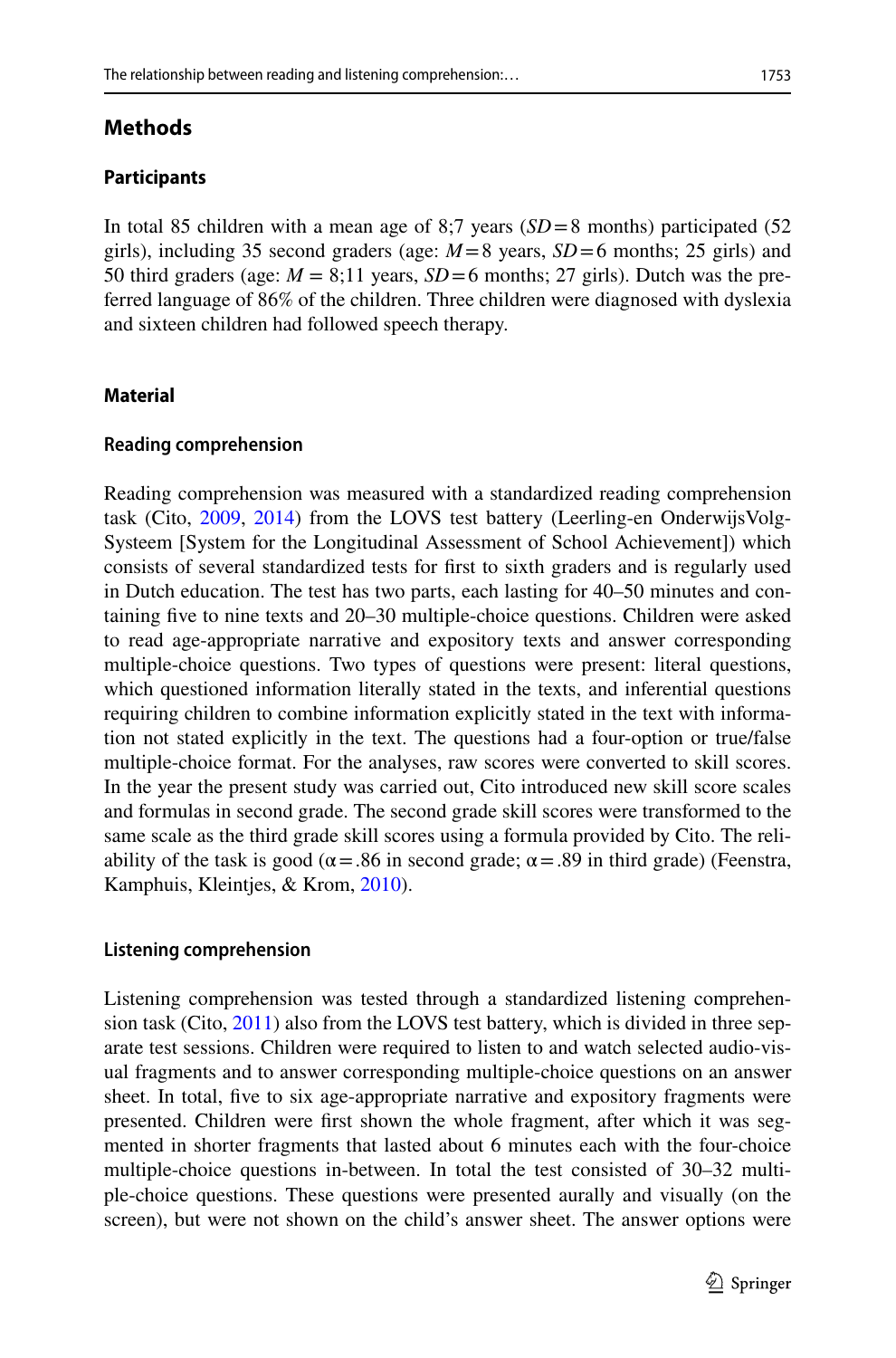presented aurally and visually on the answer sheet, but not on the screen. Similar to the reading comprehension test questions were either literal, enquiring information explicitly said in the audio-visual fragments, or inferential, which required children to combine explicit information provided in the fragments with not explicitly presented information. For the analyses, raw scores were converted to skill scores. The reliability of the test was sufficient (Cronbach's  $\alpha$  is .74 in second grade and .77 in third grade) according to the manual (Cito, [2011](#page-17-15)).

### **Word reading fuency**

Word reading fuency was measured with the One-Minute-Task (Brus & Voeten, [1973](#page-17-16)). Children were asked to read aloud as many words as they could in one minute. The task consists of 116 words increasing in difculty. The fnal score was calculated by subtracting the number of errors from the number words read. According to the manual, mean parallel-test reliability was high (*r*=.90 between form A and B) (Van Den Bos, Spelberg, Scheepsma, & De Vries, [1994\)](#page-20-7).

### **Vocabulary**

The Peabody Picture Vocabulary Test (PPVT) III-NL (Dunn, Dunn, & Schlichting, [2005](#page-18-15)) was used to measure receptive vocabulary. Children were shown four different pictures and were asked to point at the one matching the target word. The PPVT is adaptive to the level vocabulary of the child. Testing and scoring proceeded according to the manual. The fnal score represents the number of words correctly identifed. According to the manual ("PPVT-4 Publication Summary Form," [2007\)](#page-19-15), test–retest reliability was high (*r*=.93).

### **Verbal short‑term and verbal working memory**

Verbal short-term memory and verbal working memory were measured with the digit span forwards and backwards task from the WISC-III-NL (Wechsler et al., [2002](#page-20-8)). Digit span forwards taps children's ability to repeat an increasing string of digits read aloud by the test leader. Testing proceeded according to the manual. The fnal score was the number of correctly repeated digit strings with a maximum score of 16. In the digit span backwards task, children had to repeat increasing strings of digits in reverse order. Testing proceeded according to the manual. The maximum score is 14. Cronbach's  $\alpha$  for the tasks together is .56 according to the manual (Wechsler et al., [2002](#page-20-8)).

# **Visual memory**

The Benton Visual Retention Test (Sivan, [1992](#page-19-16)) was used to measure visual memory. Children were presented with a sheet with a 2D geometrical drawing for 10 seconds. They were asked to reproduce the drawing from memory with pencil and paper. Drawings were presented in ascending order of difficulty. The final score was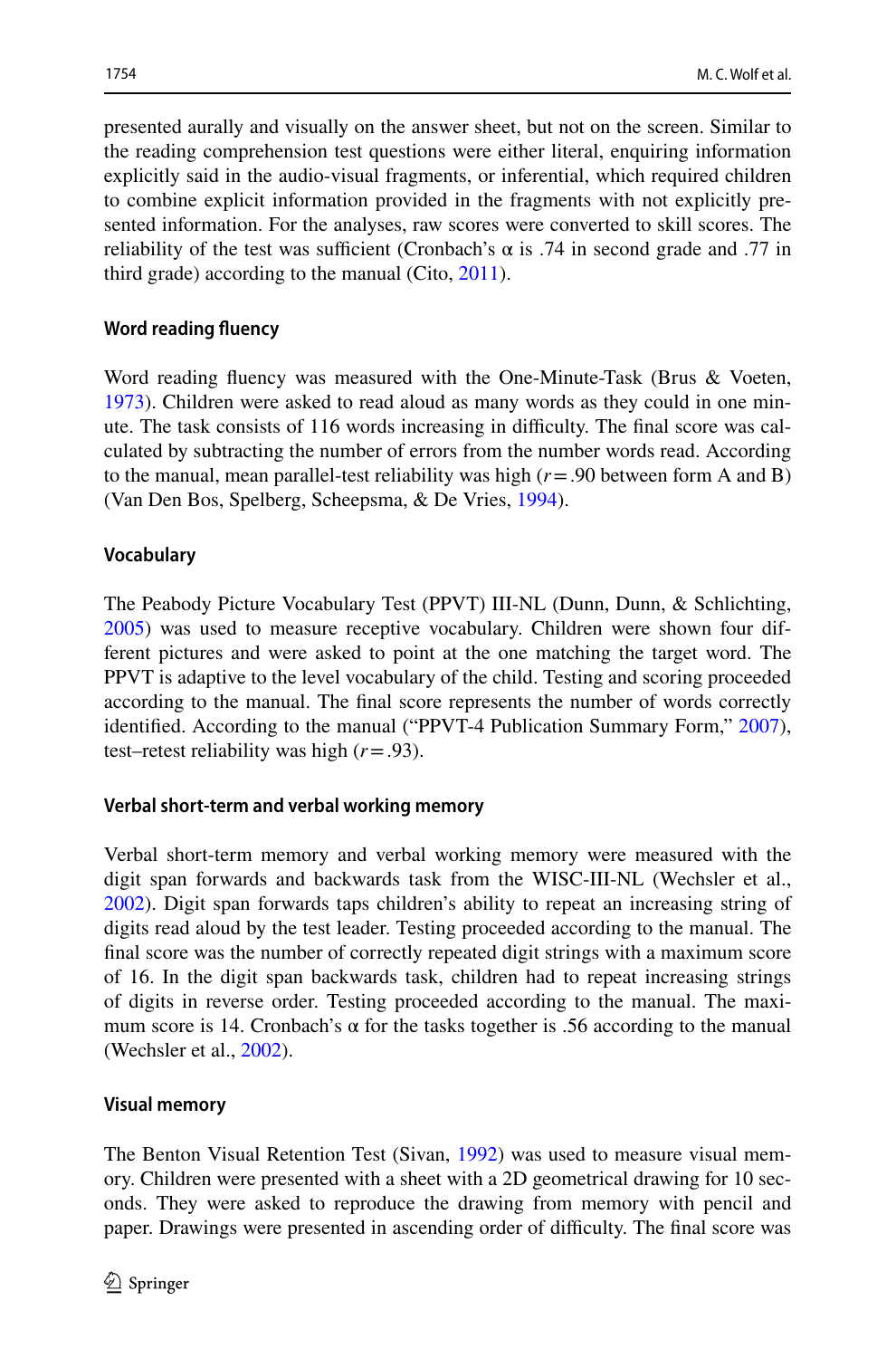the number of correct responses minus the number of errors. Inter-rater reliability is high  $(r = .95$  to  $.97$  according to the manual (Sivan, [1992\)](#page-19-16)).

#### **Sustained aural attention**

A subtest of the NEPSY-II-NL (Zijlstra, Kingma, Swaab, & Brouwer, [2010\)](#page-20-9) was used to measure sustained aural attention. In this task, children received a sheet with a red, blue, yellow and black circle and listened to a recording of a string of 180 Dutch words. The words consisted of 30 target words "rood" (red), 34 distraction words (the other colour names: "blauw" (blue), "geel" (yellow) and "zwart" (black)) and fller words (common Dutch mono- and bisyllabic words). The words were presented with a speed of one word per 2 seconds. There was a pause of 2 seconds between each word. Upon hearing the target word "rood" (red), children were required to point at the red circle on the sheet with coloured circles. Scoring proceeded according to the manual. An error was marked when a child did not respond to a target word within 2 seconds, or responded to a distraction or fller word. The fnal score was the number of errors subtracted from number of correct responses, with a maximum score of 30. Test–retest reliability is  $r = .42$  for children aged 7–8 and *r*=.62 for children aged 9–10 (Brooks, Sherman, & Strauss, [2009](#page-17-17)). According to the manual, test–retest reliability is .65 (Korkman, Kirk, & Kemp, [2007](#page-19-17)), and construct validity seems to be low (Egberink & Vermeulen, [2009-](#page-18-16)2018).

#### **Inhibition**

Inhibition was measured using the Stroop task (Golden & Freshwater, [1978\)](#page-18-17). For the frst sheet, children had to read 100 written colour names as quickly as possible. For the second sheet, with 100 coloured rectangles, children were asked to name the colours as quickly as possible. For the third sheet, containing 100 colour names printed in a non-corresponding colour, children had to name the colours as quickly as possible, thus avoid reading the words. The fnal score was the time in seconds needed to read the second sheet subtracted from the time needed for the third sheet. Test–retest reliability is *r*=.67 (Franzen, Tishelman, Sharp, & Friedman, [1987\)](#page-18-18).

#### **Procedure**

The tests, except for the reading comprehension task, were part of a larger test battery administered in April and May by fve trained test assistants. The reading comprehension test was already administered by the school in February as part of the normal curriculum. The reading comprehension tests consist of two parts, each lasting for 40–50 minutes. The other tests were administered in four 45-minutes lasting testing sessions. Three in-class testing sessions included a part of the listening comprehension test. Each of the three listening comprehension parts had a duration of 30 minutes. The foundational skill tasks were administered in an individual test session. In a fxed order, the tasks for memory, sustained aural attention, inhibition,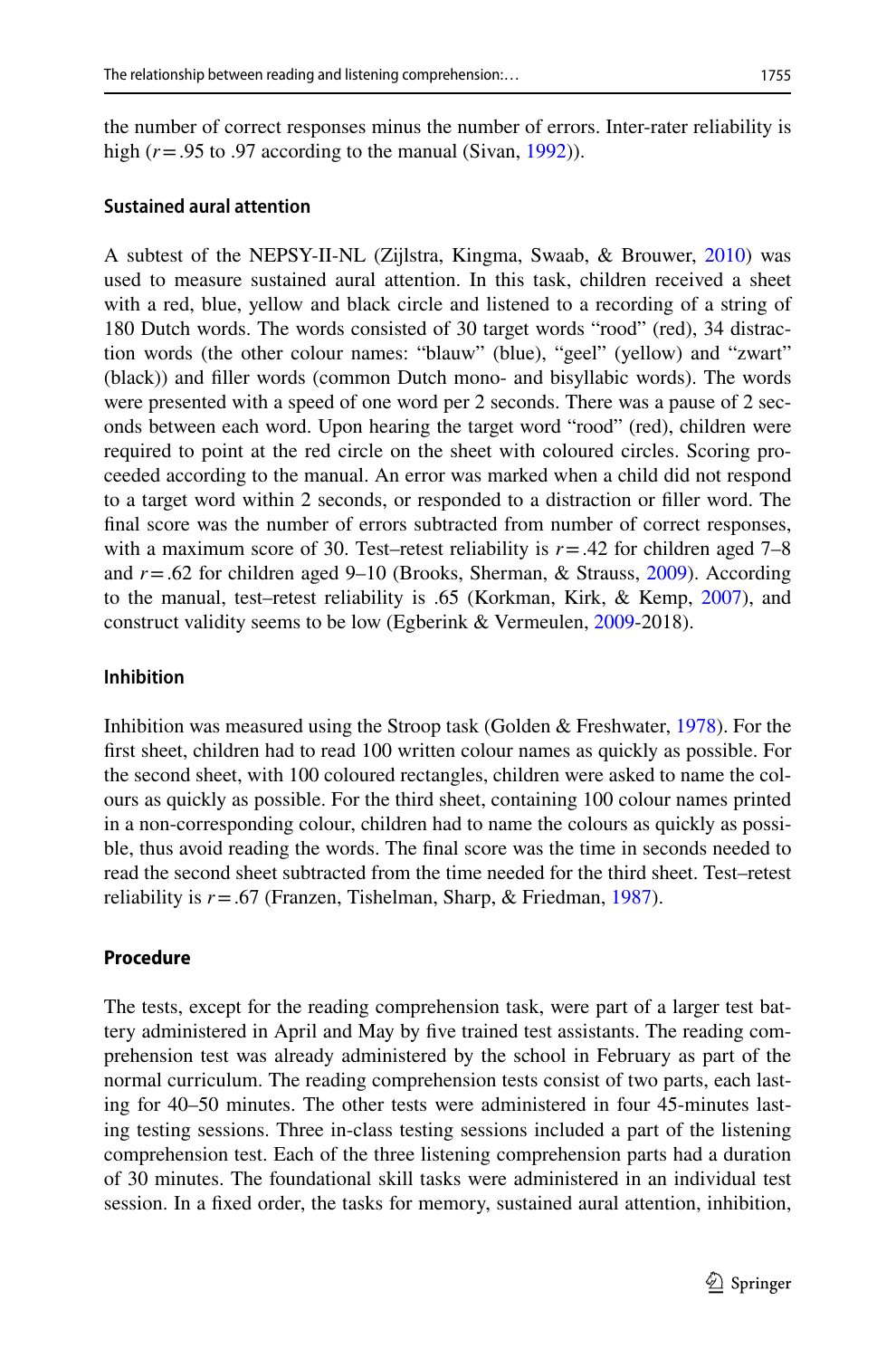vocabulary and visual memory were administered. This session took approximately 40 minutes.

# **Results**

# **Data screening and descriptive statistics**

There were no missing data. Five outlier scores were recoded to deviate exactly three standard deviations from the mean. Descriptive statistics of the outcome measures are presented in Table [1.](#page-9-0) The data was normally distributed, as skewness and kurtosis were below  $\pm 3$  and  $\pm 10$  respectively (Kline, [2011](#page-19-18)). Correlations among all variables are displayed in Table [2.](#page-10-0) Reading comprehension and listening comprehension were highly correlated. Word reading fuency was highly correlated with reading comprehension and moderately with listening comprehension. The relations of vocabulary with reading and listening comprehension were respectively moderate to high. For all other variables, correlations with comprehension were low to moderate.

# **Regression analyses**

To examine the relationship between reading and listening comprehension, the overlap between the two was analyzed to fnd out whether comprehension is a general skill, or has modality-specifc aspects (Table [3\)](#page-11-0). In the regression analyses, grade was frst entered as a control variable. Next, the opposite comprehension type was added as a contributor. Both comprehension types contributed signifcantly to the model. For *reading comprehension*, listening comprehension explained 40% of the

<span id="page-9-0"></span>

| <b>Table 1</b> Descriptive statistics<br>of the outcome variables and |                           | M      | SD    | Range                |
|-----------------------------------------------------------------------|---------------------------|--------|-------|----------------------|
| predictors                                                            | Reading comprehension     | 20.42  | 15.68 | $-14.00$ to $51.73a$ |
|                                                                       | Listening comprehension   | 58.41  | 10.32 | $29 - 80$            |
|                                                                       | Word reading fluency      | 53.85  | 15.13 | 18-91                |
|                                                                       | Vocabulary                | 105.82 | 12.66 | $66 - 131$           |
|                                                                       | Verbal short-term memory  | 7.68   | 2.00  | $2 - 13$             |
|                                                                       | Verbal working memory     | 4.41   | 1.50  | $2 - 9$              |
|                                                                       | Visual memory             | 4.08   | 1.89  | $0 - 8$              |
|                                                                       | Sustained aural attention | 28.05  | 2.90  | $15 - 32$            |
|                                                                       | Inhibition <sup>b</sup>   | 64.64  | 23.15 | $19 - 136$           |
|                                                                       |                           |        |       |                      |

a Because the standardized reading comprehension test introduced new scales in second grade, these scores were transformed to the same scale as the third grade skill scores using a formula provided by the test publisher. This caused some scores to become negative

b Inhibition is scored reversely, with high scores indicating lower levels of inhibition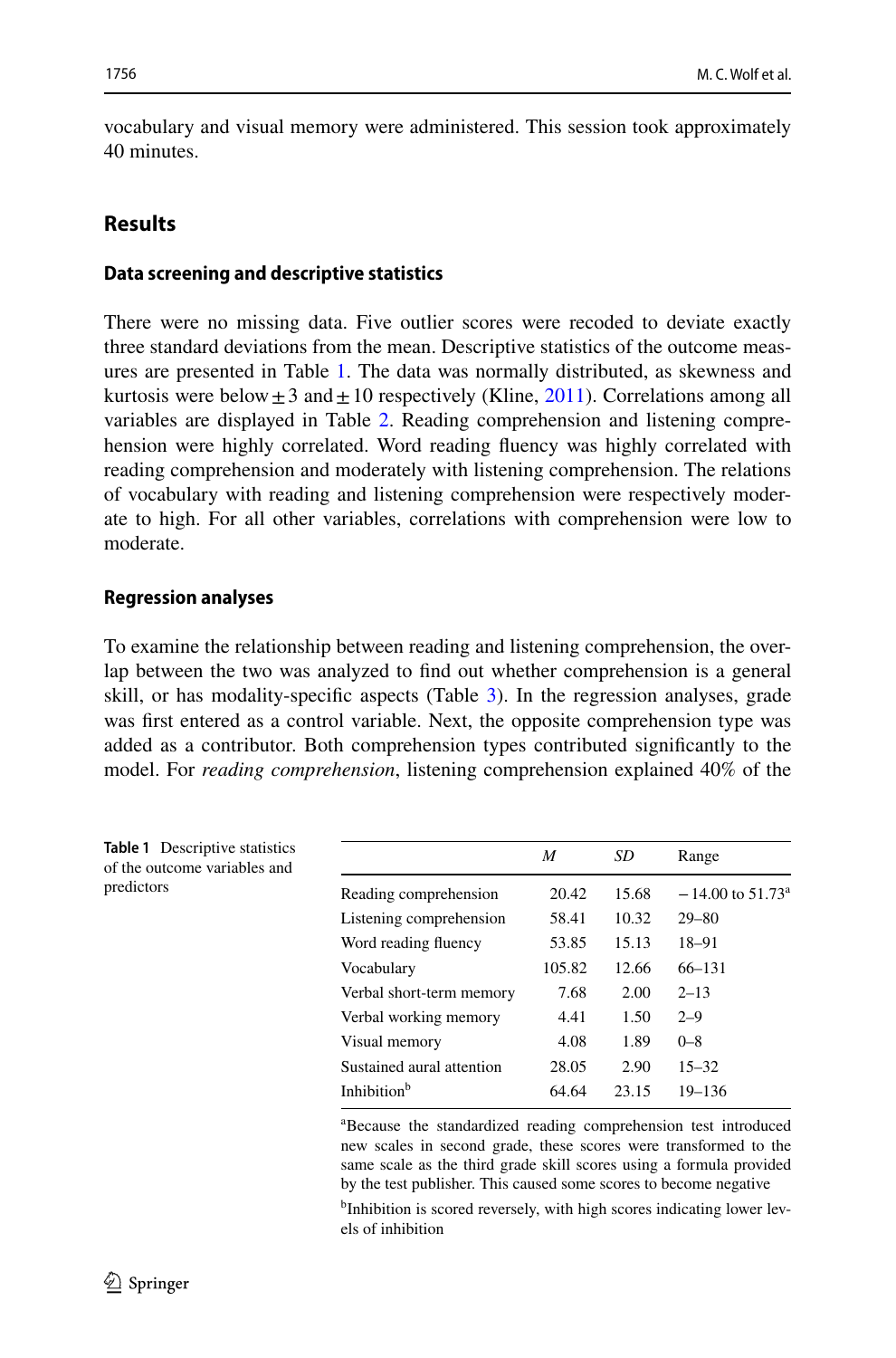|                                                                                                             |                                                        | 2               | 3                | 4               | 5               | ७                |                | ∝                | ᡋ                | $\sum_{i=1}^{n}$ |
|-------------------------------------------------------------------------------------------------------------|--------------------------------------------------------|-----------------|------------------|-----------------|-----------------|------------------|----------------|------------------|------------------|------------------|
| Grade                                                                                                       |                                                        |                 |                  |                 |                 |                  |                |                  |                  |                  |
| 2. Reading comprehension                                                                                    |                                                        |                 | $.64**$          | $.63**$         | $.50**$         | $28*$            | $40*$          | $23*$            | $\frac{6}{1}$    |                  |
| 3. Listening comprehension                                                                                  | $42**$                                                 | $.62**$         |                  | $.36*$          | $.54**$         | $\overline{.16}$ | $23*$          | $\overline{c}$ . | $\overline{c}$ . | $-13$            |
| 4. Word reading fluency                                                                                     | $34*$                                                  | $.62**$         | $45**$           |                 | $-16$           | $.23*$           | $.35*$         | $\overline{18}$  | $\overline{c}$   | ៊ុ               |
| 5. Vocabulary                                                                                               | $.43**$                                                | $49***$         | $.63**$          | $28*$           |                 | $\ddot{.}$       | $\overline{c}$ | ミ                | $.35*$           | $-.23*$          |
| 6. Verbal short-term memory                                                                                 | $\overline{14}$                                        | $28*$           | $\overline{c}$   | $.26*$          | $\overline{11}$ |                  | $34*$          | $\overline{13}$  | $\Xi$            | $-0.06$          |
| 7. Verbal working memory                                                                                    | $\overline{12}$                                        | $.41**$         | $.26*$           | $37*$           | $23*$           | $35*$            | $\overline{a}$ | $\ddot{5}$       | $\overline{0}$   | $-.18$           |
| 8. Visual memory                                                                                            | $-0.7$                                                 | $23*$           | $\overline{.16}$ | $\overline{15}$ | Ċ.              | $\overline{12}$  | $\overline{0}$ | $\frac{1}{2}$    | $-0.$            | $\overline{0}$   |
| 9. Sustained aural attention                                                                                | $\overline{15}$                                        | $\overline{17}$ | $24*$            | $24*$           | $.37**$         | $\overline{.13}$ | $\tilde{q}$    | $-02$            |                  | $-12$            |
| 10. Inhibition <sup>a</sup>                                                                                 | $-.31*$                                                | 류               | $-0.24*$         | $-.29*$         | $-33*$          | $-10$            | <u>ات</u><br>ا |                  | $-15$            |                  |
| Partial correlations with grade as covariate above the diagonal; non-controlled correlations below diagonal |                                                        |                 |                  |                 |                 |                  |                |                  |                  |                  |
| aInhibition is scored reversely, w                                                                          | vith high scores indicating lower levels of inhibition |                 |                  |                 |                 |                  |                |                  |                  |                  |

The relationship between reading and listening comprehension:…

*\*p*<.05; *\*\*p*<.001

<span id="page-10-0"></span> $*_{p < .05; *} *_{p < .001}$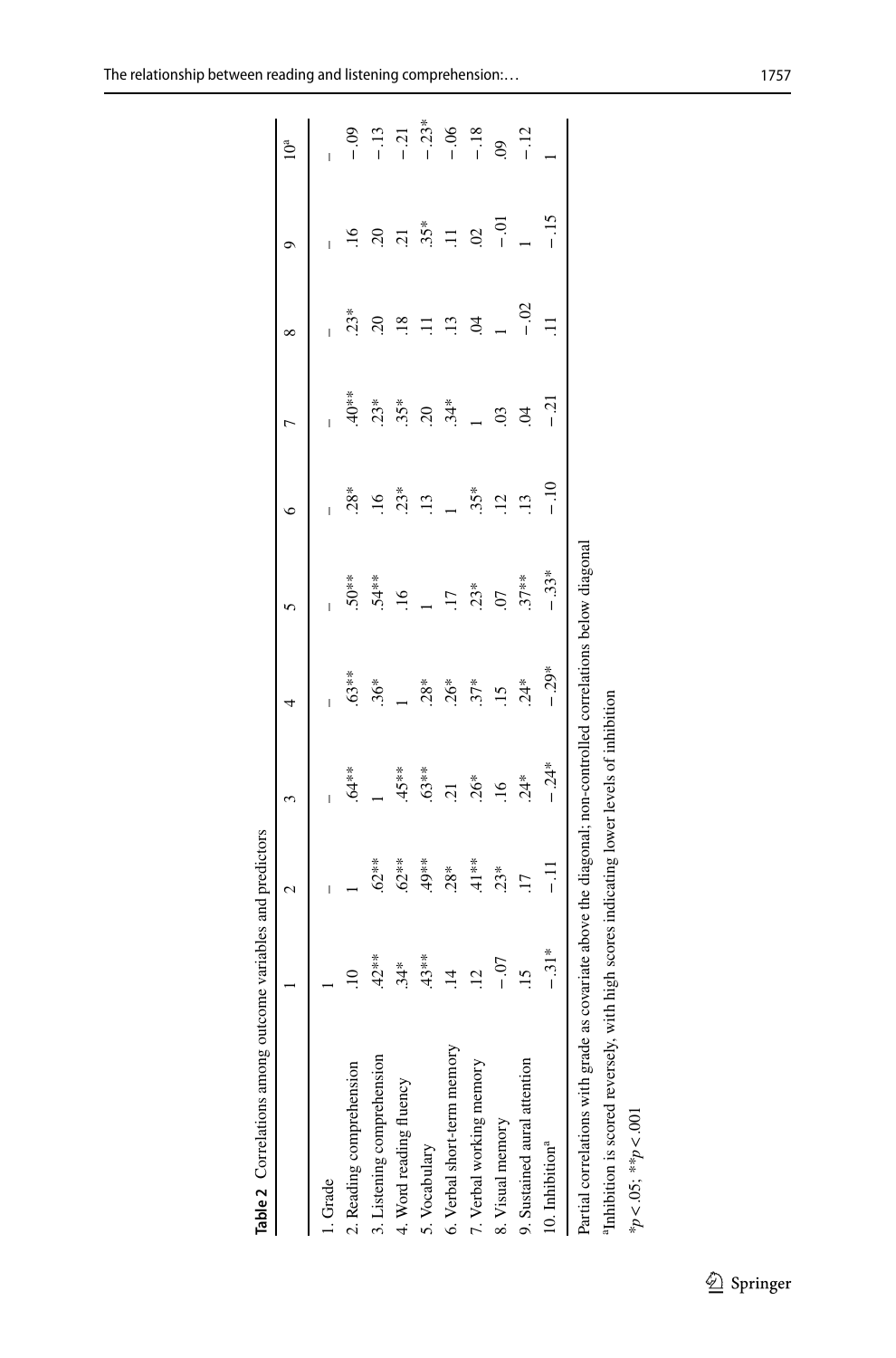<span id="page-11-0"></span>

| <b>Table 3</b> Explained variance of<br>the opposite comprehension<br>type controlling for grade | Predictor               | Reading compre-<br>hension |         | Listening com-<br>prehension |         |
|--------------------------------------------------------------------------------------------------|-------------------------|----------------------------|---------|------------------------------|---------|
|                                                                                                  |                         | $\Delta R^2$               | β       | $\Delta R^2$                 | β       |
|                                                                                                  | Step $1^a$              | .01                        |         | $.18**$                      |         |
|                                                                                                  | Grade                   |                            | $-.20*$ |                              | $.36**$ |
|                                                                                                  | Step 2                  | $.40**$                    |         | $34**$                       |         |
|                                                                                                  | Listening comprehension |                            | $.70**$ |                              |         |
|                                                                                                  | Reading comprehension   |                            |         |                              | $.58**$ |
|                                                                                                  | Total $R^2$             | $.41**$                    |         | $.51**$                      |         |

<sup>a</sup>The effects of the variables (β and *p* value) displayed in step 1 are those from the fnal step

*\*p*<.05; *\*\*p*<.001

variance. Listening comprehension was a signifcant contributor to reading comprehension ( $\beta$ =.70). For reading comprehension, the final model explained 41% of the variance. Regarding *listening comprehension*, reading comprehension explained 34% of the variance in listening comprehension and reading comprehension contributed significantly to listening comprehension ( $\beta$  = .58). The final model explained 51% of the variance in listening comprehension.

The relationship between reading and listening comprehension was furthermore explored by examining the unique (modality-specifc) and shared (general) foundational contributors (word reading fuency, vocabulary, verbal short-term memory,

<span id="page-11-1"></span>

| <b>Table 4</b> Contributions of<br>foundational skills to reading<br>comprehension and listening | Predictor                 | Reading compre-<br>hension |         | Listening com-<br>prehension |         |
|--------------------------------------------------------------------------------------------------|---------------------------|----------------------------|---------|------------------------------|---------|
| comprehension after controlling<br>for grade                                                     |                           | $\Delta R^2$               | $\beta$ | $\Delta R^2$                 | β       |
|                                                                                                  | Step $1^a$                | .01                        |         | $.18*$                       |         |
|                                                                                                  | Grade                     |                            | $-.27*$ |                              | .13     |
|                                                                                                  | Step 2                    | $.60**$                    |         | $.32**$                      |         |
|                                                                                                  | Word reading fluency      |                            | $.56**$ |                              | $.25*$  |
|                                                                                                  | Vocabulary                |                            | $.48**$ |                              | $.50**$ |
|                                                                                                  | Verbal short-term memory  |                            | .07     |                              | .02     |
|                                                                                                  | Verbal working memory     |                            | .13     |                              | .03     |
|                                                                                                  | Visual memory             |                            | .06     |                              | .08     |
|                                                                                                  | Sustained aural attention |                            | $-.10$  |                              | $-.03$  |
|                                                                                                  | Inhibition <sup>b</sup>   |                            | .14     |                              | .04     |
|                                                                                                  | Total $R^2$               | $.61**$                    |         | .49**                        |         |

<sup>a</sup>The effects of the variables (β and *p* value) displayed in step 1 are those from the fnal step

b Inhibition is scored reversely, with high scores indicating lower levels of inhibition

*\*p*<.05; *\*\*p*<.001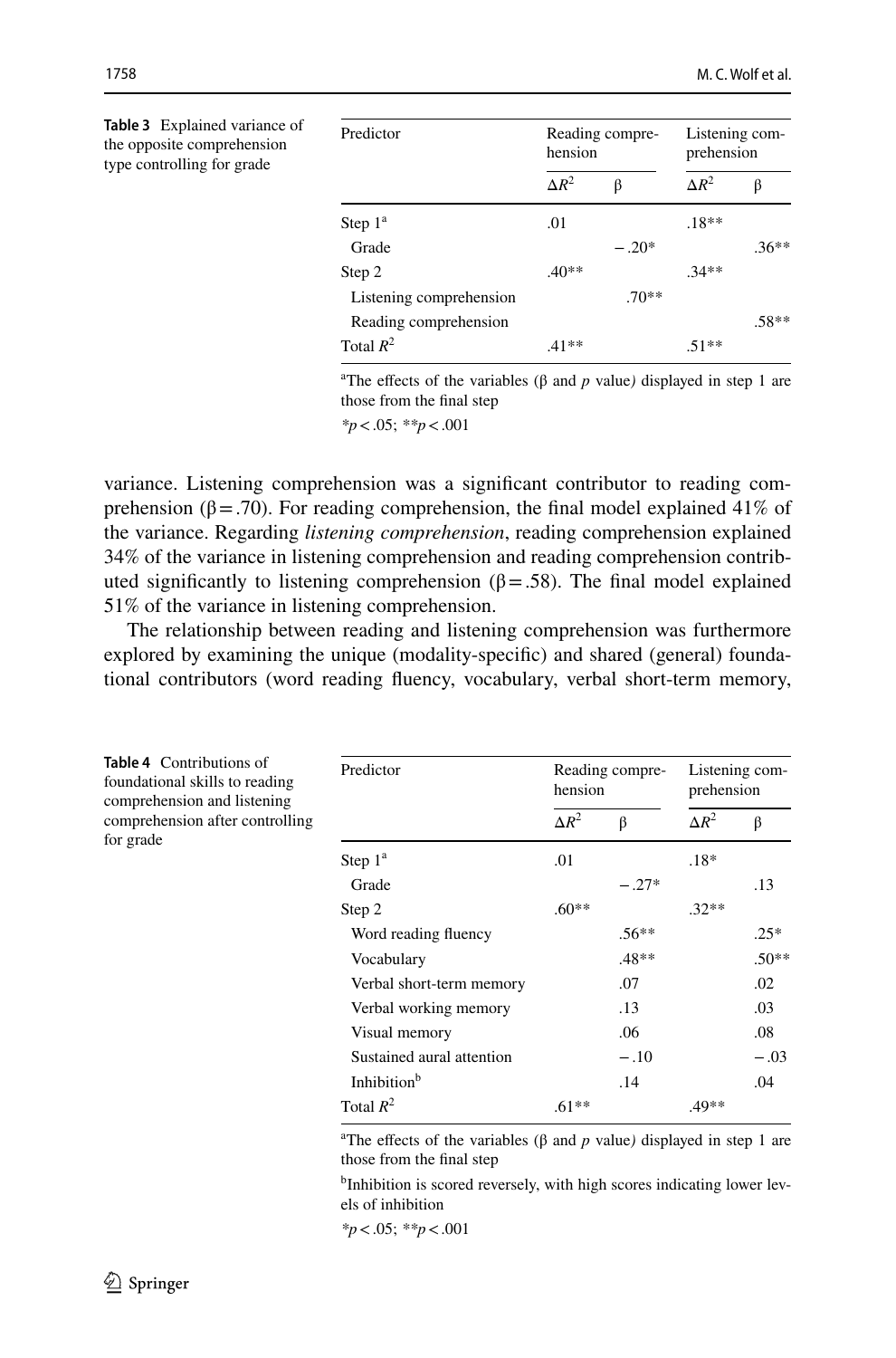verbal working memory, visual memory, sustained aural attention and inhibition) to both comprehension types (Table [4\)](#page-11-1). Again, grade was entered as a frst step. Then, all foundational skills were added simultaneously. In the hierarchical model for *reading comprehension*, word reading fuency (β=.56) and vocabulary (β=.48) were signifcant contributors. Of the variance in reading comprehension, 61% was explained. Regarding *listening comprehension*, again word reading fuency as a significant contributor (β=.25), as well as vocabulary (β=.50). This model explained 49% of the variance in listening comprehension. None of the other foundational skills contributed signifcantly to reading nor to listening comprehension.

Lastly the practice within the framework of the simple view of reading of using either listening comprehension or vocabulary as a proxy for general linguistic comprehension was examined by analyzing the unique contributions of word reading fuency, and especially listening comprehension and vocabulary (Table [5\)](#page-12-0). First grade was entered in the model. Next, word reading fuency, listening comprehension and vocabulary were added simultaneously. Word reading was found to be a signifcant contributor ( $\beta$ =.49). More importantly, both listening comprehension ( $\beta$ =.37) and vocabulary  $(β = .27)$  were unique contributors to reading comprehension. The model explained 63% of the variance in reading comprehension.

# **Discussion**

The present study was aimed at understanding the relationship between reading and listening comprehension to investigate whether comprehension is a general skill or whether it has modality-specifc aspects. In both theory and the educational practice, comprehension is treated as a general process with little room for modality-specifc efects. To evaluate this assumption, three questions were addressed. Firstly, the overlap between the two comprehension types in terms of explained variance of one type in the other was investigated, to understand whether comprehension in these two modalities overlaps and thus is a general skill, or whether they are partly distinct

<span id="page-12-0"></span>

| <b>Table 5</b> Contributions of skills<br>determined by the simple | Predictor               | Reading comprehension |         |  |  |
|--------------------------------------------------------------------|-------------------------|-----------------------|---------|--|--|
| view of reading to reading<br>comprehension after controlling      |                         | $\Delta R^2$          | β       |  |  |
| for grade                                                          | Step $1^a$              | .01                   |         |  |  |
|                                                                    | Grade                   |                       | $-34**$ |  |  |
|                                                                    | Step 2                  | $.62**$               |         |  |  |
|                                                                    | Word reading fluency    |                       | $.49**$ |  |  |
|                                                                    | Listening comprehension |                       | $.37**$ |  |  |
|                                                                    | Vocabulary              |                       | $.27*$  |  |  |
|                                                                    | Total $R^2$             | $.63**$               |         |  |  |

<sup>a</sup>The effects of the variables (β and *p* value) displayed in step 1 are those from the fnal step

*\*p*<.05; *\*\*p*<.001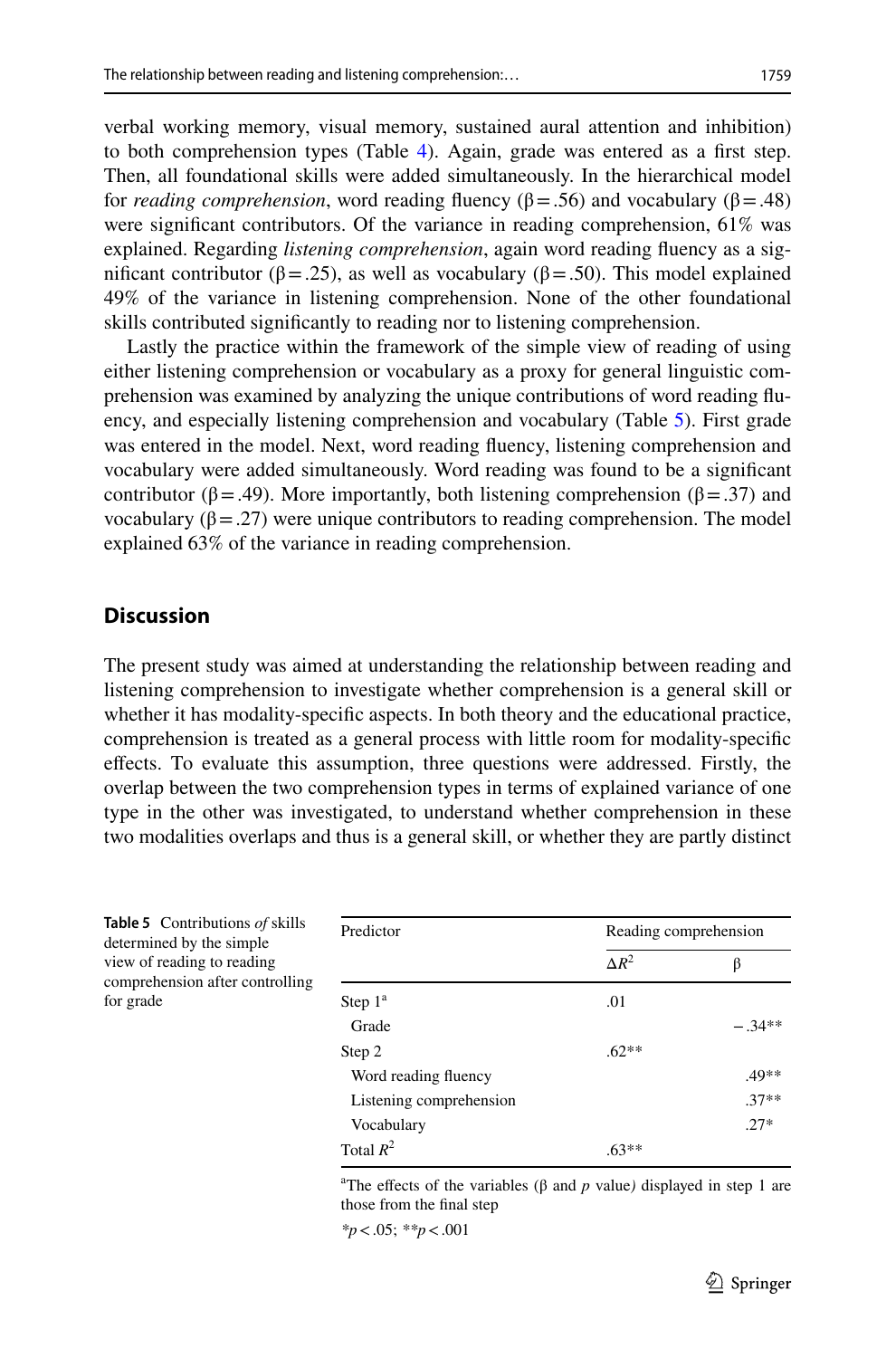comprehension skills. Secondly, shared and unique foundational cognitive contributors (word reading fuency, vocabulary, verbal short-term memory, verbal working memory, visual memory, sustained aural attention, and inhibition) of reading and listening comprehension were explored to assess which subskills and sub processes of comprehension are in fact general or modality-specifc. Thirdly, since it is common practice in studies that use the simple view of reading framework to operationalize general linguistic comprehension with either a listening comprehension task or a vocabulary task, it was studied whether these two skills contribute uniquely to reading comprehension.

About 34 and 40% of the variance in either comprehension type was explained by the other comprehension type. These results imply that the situation model built through comprehension of written and spoken material partly taps a general comprehension process. Moreover, both vocabulary and word reading fuency were found to be shared subskills of both reading and listening comprehension. Thus, during this general comprehension process, the foundational subskill vocabulary seems essential. This might be due to the fact that vocabulary is a key skill for constructing and possessing background knowledge, as well as for inference making. These are components that are required for constructing the situation model: comprehenders need to integrate pieces of information in the text with each other and with their background knowledge (Kintsch & Rawson, [2005\)](#page-18-19) in a coherent and cohesive manner (Van den Broek, Risden, & Husebye-Hartmann, [1995](#page-20-10)). Having a vast semantic network helps in using interrelations between diferent concepts while inferring the meaning of words or the relation between words in a text (Cain & Oakhill, [2014;](#page-17-9) Perfetti, Yang, & Schmalhofer, [2008](#page-19-19)). It seems that the part of the reading and listening comprehension process in which integration takes place and inferences are made through the activation of the vocabulary, is a general comprehension process that transcends modalities.

However, this study also shows that the majority of the variance in a comprehension type cannot be explained by the opposite comprehension type. This part of the reading and listening comprehension process is modality-specifc and cannot be subsumed under a general comprehension skill. The fndings of this study could not pinpoint as to which processes might be modality-specifc, since none of the foundational skills contributed uniquely to either reading or listening comprehension. Correlations revealed indications of an important modality-specifc subskill for listening comprehension, as attention measures only correlated signifcantly with listening comprehension. Due to the feeting nature of auditory information, attention might be an important subskill of listening comprehension to keep up with the pace of the speaker and process all information conveyed (Kim & Phillips, [2014\)](#page-18-12).

Unexpectedly, word reading fuency was found to contribute not only to reading comprehension, but also to listening comprehension. Word reading fuency was a likely candidate for a modality-specifc subskill of reading comprehension on the basis of the simple view of reading (Hoover & Gough, [1990\)](#page-18-3). Instead, it was found to be a shared contributor to both reading and listening comprehension. The listening comprehension task used in the present study also contained (limited) written information, allowing for strategic reading of the questions and the answers. The information from which the children had to infer the answers was, however, not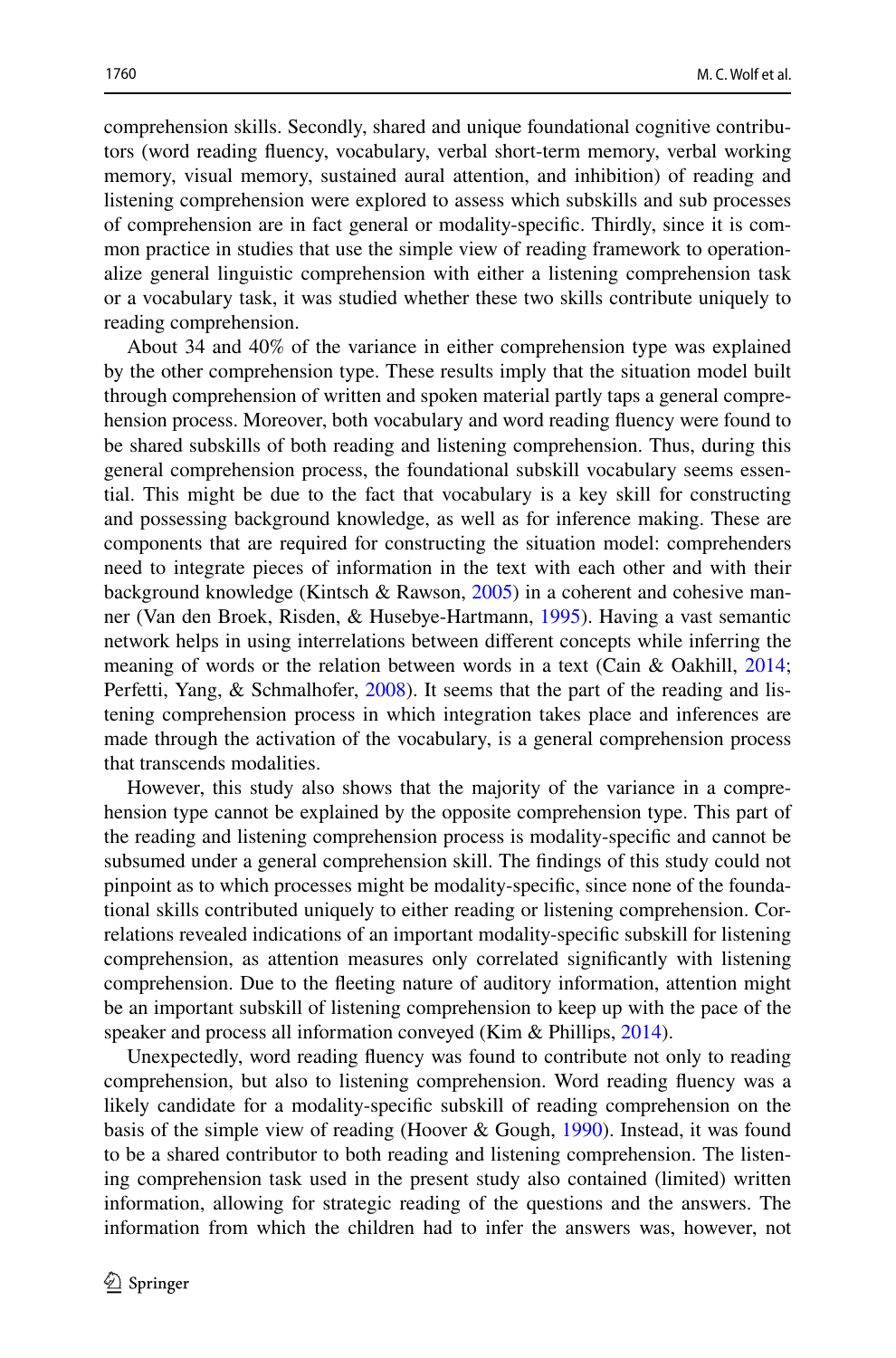presented orthographically. Thus, word reading fuency can be seen as a general comprehension skill only whilst comprehending the questions and answers in our task, but not whilst comprehending the information from which the answers had to be derived. Therefore, the fnding that word reading fuency is a shared contributor to both reading and listening comprehension will probably not generalize to studies that use pure listening comprehension tasks.

Together, the results of the present study indicate that part of the reading and listening comprehension process taps a general comprehension skill that operates regardless of modality. Vocabulary might aid in understanding the relations between words and clauses, improving integration of the text and aiding in situation model construction. Importantly, conficting with the status of modality-specifc aspects of comprehension in some comprehension theories (Gernsbacher et al., [1990;](#page-18-2) Hoover & Gough, [1990](#page-18-3)) and the educational practice, in this study a distinct part of the reading and listening comprehension process seems to be modality-specifc. Similar to Kintsch and Van Dijk ([1978\)](#page-18-1) we cannot yet pinpoint the exact modality-specifc aspects of reading and listening comprehension, or the subskills that contribute to these specifc processes, since in this study none of the foundational skills contributed uniquely to either reading or listening comprehension. This might be due to the contemporary measures of these skills. In the past decade there has been a growing consensus that measures of executive functions (amongst which memory and attention) lack ecological validity (Burgess et al., [2006;](#page-17-18) Wallisch, Little, Dean, & Dunn, [2017\)](#page-20-11). This means that, for example, a test measuring sustained aural attention does not capture sustained aural attention as it occurs during the comprehension process. Thus, memory and attentional skills might still infuence reading and listening comprehension, despite not surfacing as contributors on the basis of the tests used in this study. Furthermore, previous studies did fnd a contribution of attention to reading comprehension, but only when attention was rated by teachers (Cain  $\&$ Bignell, [2014\)](#page-17-8). When rated by parents (Cutting & Scarborough, [2006](#page-17-7)) or measured with a neuropsychological measure, such as in the present study, no such associations are found. One avenue for further research is to use other types of measures in tandem with traditional executive functions tasks to capture executive functions in a more ecologically valid way. For example, teacher ratings of attention might add an extra dimension of information to a child's attentional skills in the 'real world' (Cain & Bignell, [2014](#page-17-8); Wallisch et al., [2017](#page-20-11)). Additionally, physiological indexes can be used as measures to assess even more basic mechanisms related to executive functions (see for instance Scrimin, Patron, Florit, Palomba, & Mason, [2017](#page-19-20)).

A third approach in studying the relationship between reading and listening comprehension was to examine whether listening comprehension and vocabulary are the same contributors to reading comprehension or whether they contribute separately. Studies into the simple view of reading tend to use either listening comprehension or vocabulary as a proxy of general linguistic comprehension. For example, Protopapas et al. ([2012](#page-19-8)) previously suggested that vocabulary is a better indicator of the print-independent component of reading comprehension than listening comprehension, since vocabulary measures are often more reliable than measures of listening comprehension. Our study, however, showed that it is not the case that the more reliable vocabulary measure explained all variance in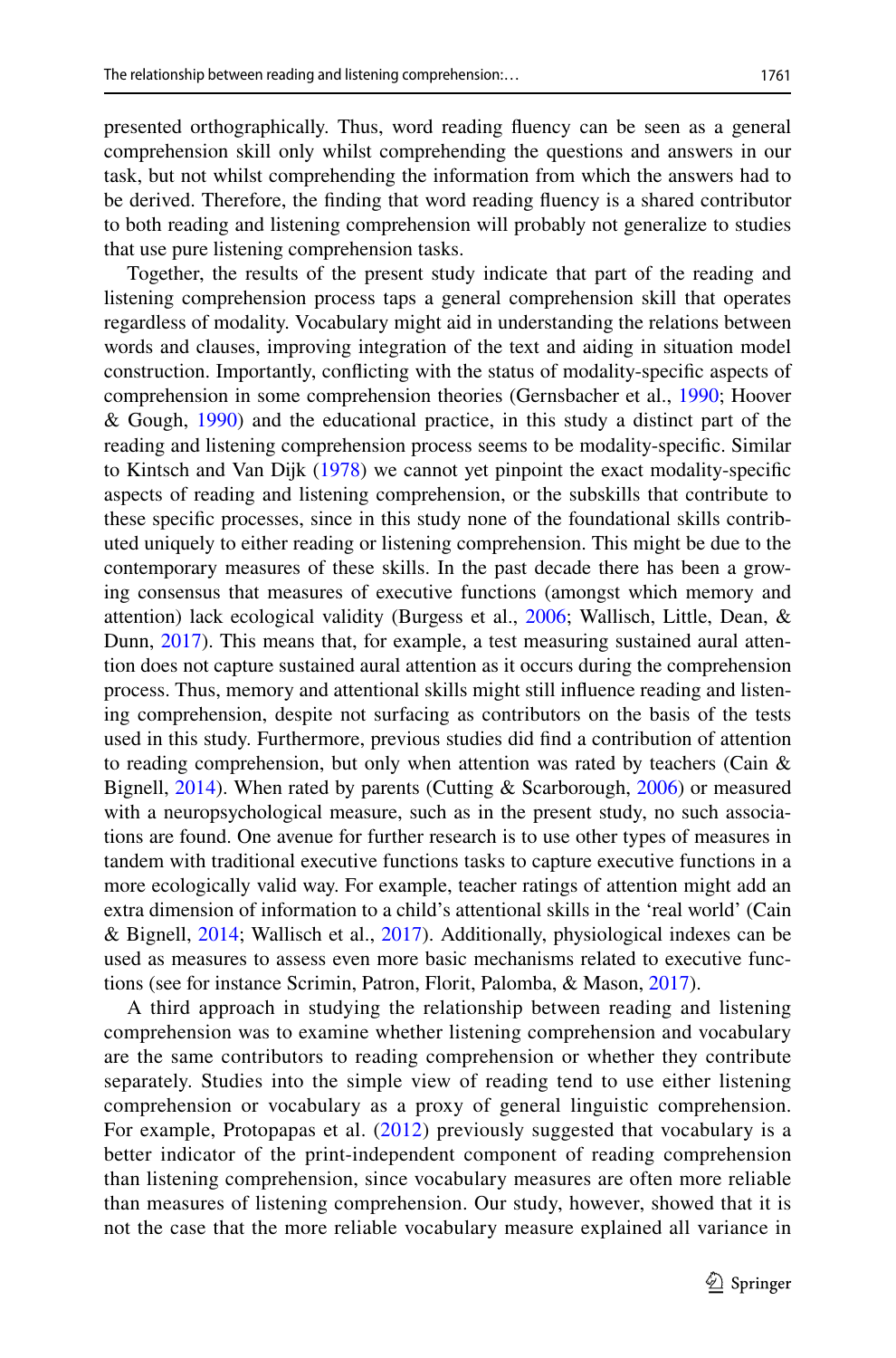reading comprehension, and that listening comprehension explained none of the variance. Vocabulary measures should thus not be used as a sole proxy for general linguistic comprehension. Likewise, because vocabulary also explained additional variance in reading comprehension over listening comprehension, listening comprehension should neither be used as sole operationalization of general linguistic comprehension. This interpretation is also confrmed by studies in the English language with larger samples using structural equation modeling (Foorman et al., [2015;](#page-18-6) Tunmer & Chapman, [2012\)](#page-20-4) in which measures of vocabulary and listening comprehension loaded separately on a latent construct which could be termed 'general linguistic comprehension'. The present study implies that this latent structure is also present in more transparent languages, such as Dutch. With this latent structure in mind, the fndings of presented study support the simple view of reading (Hoover  $\&$  Gough, [1990](#page-18-3)) in that reading ability is predicted by decoding ability (word reading fuency in the present study) and linguistic comprehension (comprising of listening comprehension and vocabulary).

There are at least fve limitations to this study. First, the results of this study might be partly task-specifc. Muijselaar et al. [\(2017](#page-19-10)) found that the relationship between reading and listening comprehension can vary when two tests difer largely (for example, when one test is timed where the other is not). We tried to overcome this by using a reading and listening comprehension test with the same task format that comprised multiple text types and question types, consisted of longer paragraphs and was not timed. Thus, the results of this study are generalizable to situations in which similar comprehension tests are administered. Comparing our results to fndings obtained with a comprehension task with a diferent task format, that for example consists of paragraphs of only one or two sentences, or is timed, must be done with great care. Second, related to the previous limitation, generalizing the fndings of the present study in Dutch to studies with children speaking a diferent native language should be done with caution. Especially in orthographic opaque languages (such as English) children learn to read fuently at a later age than children whose native language has a more transparent orthography (such as Dutch) (Ellis et al., [2004](#page-18-20); Florit & Cain, [2011\)](#page-18-5) This could mean that the contribution of reading comprehension to listening comprehension and vice versa could difer in an opaque orthography, as could the contribution of word reading fuency to both comprehension measures. Third, we could only determine concurrent contributors on the basis of these crosssectional data. A longitudinal and cross-lagged design is needed to allow conclusions about predictors of reading and listening comprehension. A fourth limitation is that our selection of foundational skills was not exhaustive. Future studies should also include grammar, since syntactic knowledge has been found to contribute to both reading comprehension (Gof, Pratt, & Ong, [2005;](#page-18-21) Hagtvet, [2003;](#page-18-8) Van den Bosch et al., [2018\)](#page-20-3) as well as listening comprehension (Hagtvet, [2003;](#page-18-8) Kim, [2016\)](#page-18-10). Furthermore, since the construct of vocabulary has many distinct aspects (Cain & Oakhill, [2014](#page-17-9); Swart et al., [2017](#page-19-11)) such as vocabulary breadth, vocabulary depth and semantic relatedness, it would be worthwhile to investigate whether these diferent measures of vocabulary contribute diferently to reading and listening comprehension. Fifth, the efect of grade in the model with reading comprehension was negative. This negative efect is probably due to suppression: in a model with grade as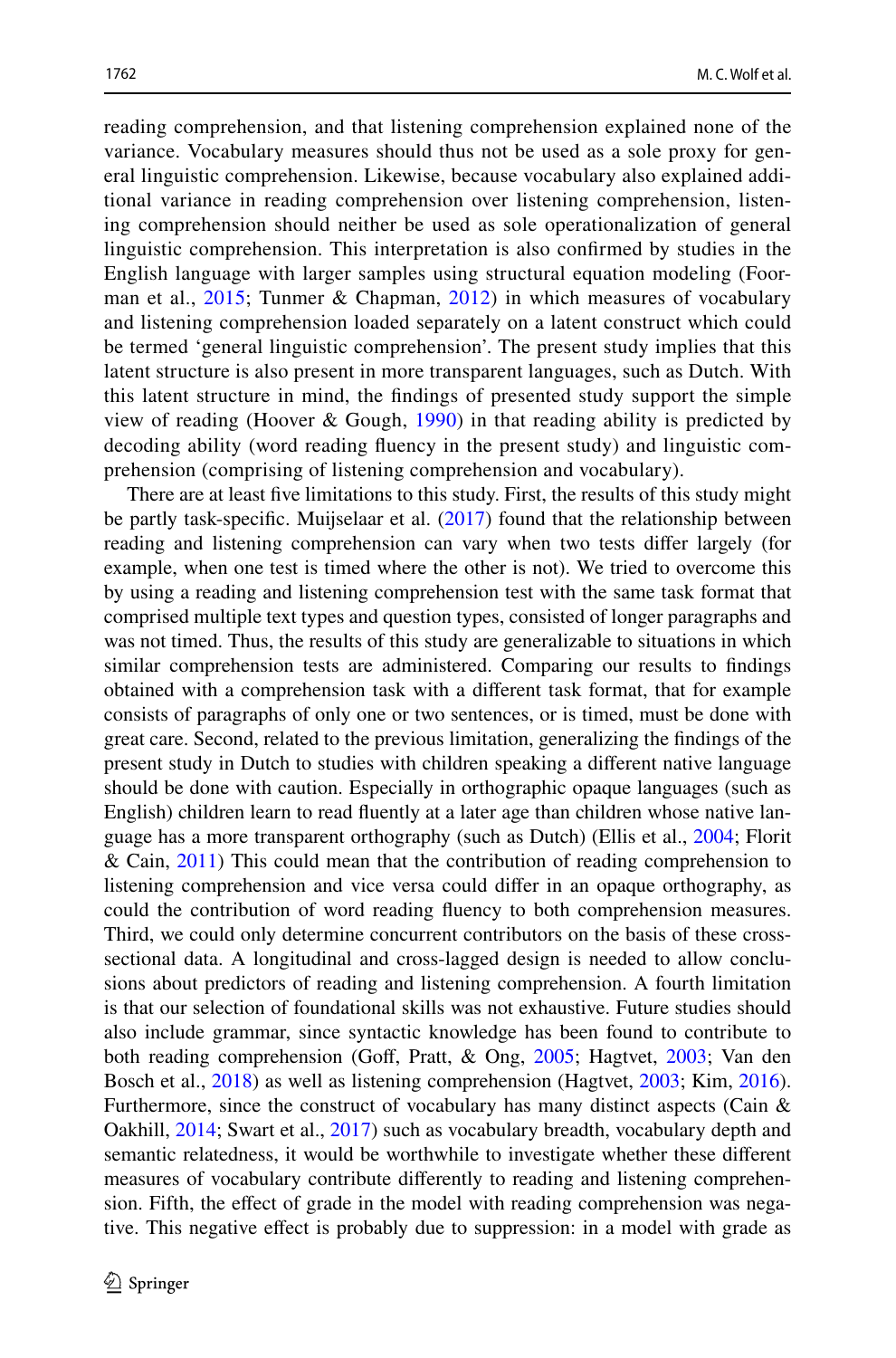the only predictor of reading comprehension, the efect of grade was positive. The efects of the other variables did not change drastically when removing grade from the regression models reported in Tables [3](#page-11-0) and [4:](#page-11-1) only inhibition became just significant (from  $p = 0.08$  to  $p = 0.04$ ) but the change in strength was negligible (from  $\beta = 0.14$ ) to  $\beta = .17$ ).

Despite these limitation, this study has implications for theory and practice. Theoretically, the results of this study indicate that reading and listening comprehension are not two versions of the same general comprehension skill as proposed by Gernsbacher et al. ([1990\)](#page-18-2). Instead, only a part of the reading and listening comprehension process is a general comprehension process, with vocabulary being an important sub skill, whereas other parts of the comprehension process are modality-specifc. Thus, in line with Kintsch and Van Dijk ([1978\)](#page-18-1), the comprehension process will difer due to modality-specifc demands. As for now, however, we cannot yet identify these modality-specifc processes and subskills. This notion that acknowledges modality efects in comprehension research, is both important and necessary, since the lack of acknowledgement has led to confoundedness and difculties in the interpretation of results within the framework of the 'old' comprehension theories. One example, being addressed in this study, is that of the simple view of reading, in which general linguistic comprehension has been operationalized as listening comprehension, whilst not taking modality effects into account, or vocabulary, a different construct. Based on the results of this study, neither listening comprehension nor vocabulary should be used as sole proxies of general linguistic comprehension in the simple view of reading, but both measures should be used in tandem to operationalize this construct more adequately.

Practically, the interpretation that reading and listening comprehension have both general aspects as well as modality-specifc aspects should be considered in education. A child's listening comprehension aptitude should be monitored alongside reading compression, and if necessary, specifc interventions need to be ofered to help the child overcome these specifc difculties. For interventions that tackle modality-specifc reading and listening comprehension defcits, more research is needed to pinpoint modality-specifc comprehension processes and subskills. If a child faces difficulty with both reading and listening comprehension, a vocabulary training might help it to overcome this difficulty with general comprehension. This study calls for a reconsideration of modality-specifc aspects of reading and listening comprehension in both research and the educational practice.

**Acknowledgements** Open access funding provided by Max Planck Society.

**Open Access** This article is distributed under the terms of the Creative Commons Attribution 4.0 International License ([http://creativecommons.org/licenses/by/4.0/\)](http://creativecommons.org/licenses/by/4.0/), which permits unrestricted use, distribution, and reproduction in any medium, provided you give appropriate credit to the original author(s) and the source, provide a link to the Creative Commons license, and indicate if changes were made.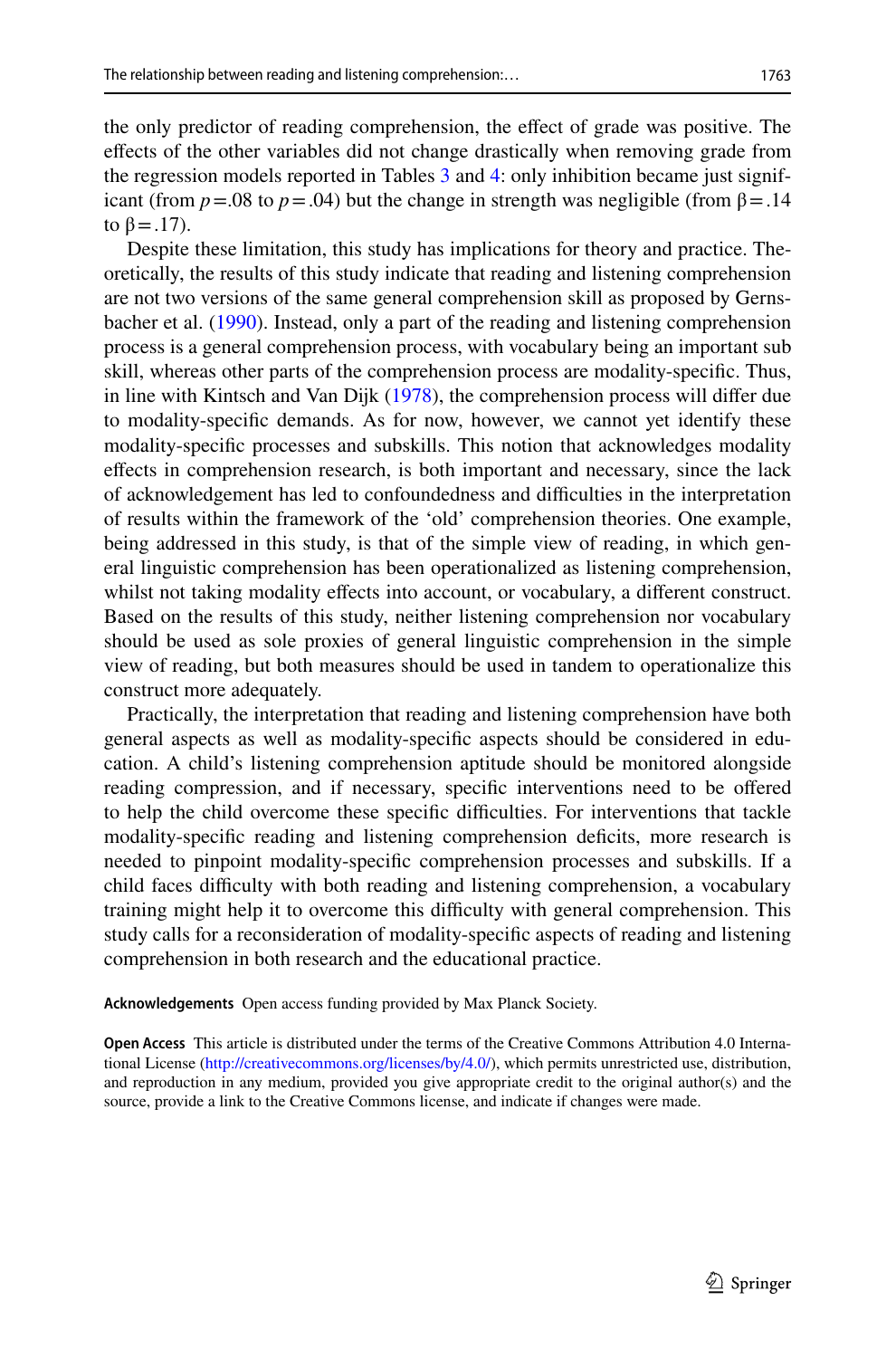### **References**

- <span id="page-17-10"></span>Alonzo, C. N., Yeomans-Maldonado, G., Murphy, K. A., & Bevens, B. (2016). Predicting second grade listening comprehension using prekindergarten measures. *Topics in Language Disorders, 36*(4), 312–333. [https://doi.org/10.1097/tld.0000000000000102.](https://doi.org/10.1097/tld.0000000000000102)
- <span id="page-17-0"></span>Bingol, M. A., Celik, B., Yildiz, N., & Mart, C. T. (2014). Listening comprehension difficulties encountered by students in second language learning class. *Journal of Educational and Instructional Studies in the World, 4*(4), 1–6.
- <span id="page-17-17"></span>Brooks, B. L., Sherman, E. M. S., & Strauss, E. (2009). NEPSY-II: A developmental neuropsychological assessment, Second Edition. *Child Neuropsychology, 16*(1), 80–101. [https://doi.org/10.1080/09297](https://doi.org/10.1080/09297040903146966) [040903146966](https://doi.org/10.1080/09297040903146966).
- <span id="page-17-16"></span>Brus, B. T., & Voeten, M. (1973). *Een-minuuttest, vorm A en B, verantwoording en handleiding [Oneminute-test, form A and B, justifcation and manual]*. Nijmegen: Berkhout.
- <span id="page-17-18"></span>Burgess, P. W., Alderman, N., Forbes, C., Costello, A., Coates, L. M.-A., Dawson, D. R., et al. (2006). The case for the development and use of "ecologically valid" measures of executive function in experimental and clinical neuropsychology. *Journal of the International Neuropsychological Society, 12*(2), 194–209. [https://doi.org/10.1017/S1355617706060310.](https://doi.org/10.1017/S1355617706060310)
- <span id="page-17-8"></span>Cain, K., & Bignell, S. (2014). Reading and listening comprehension and their relation to inattention and hyperactivity. *British Journal of Educational Psychology, 84*(1), 108–124. [https://doi.](https://doi.org/10.1111/bjep.12009) [org/10.1111/bjep.12009](https://doi.org/10.1111/bjep.12009).
- <span id="page-17-9"></span>Cain, K., & Oakhill, J. (2014). Reading comprehension and vocabulary: Is vocabulary more important for some aspects of comprehension? *L'Année Psychologique, 114*(4), 647–662. [https://doi.](https://doi.org/10.4074/s0003503314004035) [org/10.4074/s0003503314004035](https://doi.org/10.4074/s0003503314004035).
- <span id="page-17-1"></span>Cain, K., Oakhill, J., & Bryant, P. (2000). Investigating the causes of reading comprehension failure: The comprehension-age match design. *Reading and Writing, 12*(1), 31–40. [https://doi.](https://doi.org/10.1023/A:1008058319399) [org/10.1023/A:1008058319399](https://doi.org/10.1023/A:1008058319399).
- <span id="page-17-5"></span>Carretti, B., Borella, E., Cornoldi, C., & De Beni, R. (2009). Role of working memory in explaining the performance of individuals with specific reading comprehension difficulties: A metaanalysis. *Learning and Individual Diferences, 19*(2), 246–251. [https://doi.org/10.1016/j.lindi](https://doi.org/10.1016/j.lindif.2008.10.002) [f.2008.10.002](https://doi.org/10.1016/j.lindif.2008.10.002).
- <span id="page-17-2"></span>Catts, H. W., Adlof, S. M., Hogan, T. P., & Weismer, S. E. (2005). Are specifc language impairment and dyslexia distinct disorders? *Journal of Speech, Language, and Hearing Research, 48*(6), 1378–1396. [https://doi.org/10.1044/1092-4388\(2005/096\).](https://doi.org/10.1044/1092-4388(2005/096))
- <span id="page-17-11"></span>Chrysochoou, E., & Bablekou, Z. (2011). Phonological loop and central executive contributions to oral comprehension skills of 5.5 to 9.5 years old children. *Applied Cognitive Psychology, 25*(4), 576–583. <https://doi.org/10.1002/acp.1723>.
- <span id="page-17-13"></span>Cito. (2009). *Handleiding. Cito Volgsysteem 2.0. Primair onderwijs. Begrijpend lezen [Manual. Cito tracking system. Primary education Reading comprehension]*. Arnhem: Cito.
- <span id="page-17-15"></span>Cito. (2011). *Handleiding. Cito Volgsysteem. Primair onderwijs. Begrijpend luisteren [Manual. Cito tracking system. Primary education Listening comprehension]*. Arnhem: Cito.
- <span id="page-17-14"></span>Cito. (2014). *Handleiding. Cito Volgsysteem 3.0. Primair onderwijs. Begrijpend lezen [Manual. Cito tracking system. Primary education Reading comprehension]*. Arnhem: Cito.
- <span id="page-17-3"></span>Cromley, J. G., & Azevedo, R. (2007). Testing and refning the direct and inferential mediation model of reading comprehension. *Journal of Educational Psychology, 99*(2), 311–325. [https://doi.](https://doi.org/10.1037/0022-0663.99.2.311) [org/10.1037/0022-0663.99.2.311](https://doi.org/10.1037/0022-0663.99.2.311).
- <span id="page-17-12"></span>Currie, N. K., & Cain, K. (2015). Children's inference generation: The role of vocabulary and working memory. *Journal of Experimental Child Psychology, 137,* 57–75. [https://doi.org/10.1016/j.](https://doi.org/10.1016/j.jecp.2015.03.005) [jecp.2015.03.005](https://doi.org/10.1016/j.jecp.2015.03.005).
- <span id="page-17-7"></span>Cutting, L. E., & Scarborough, H. S. (2006). Prediction of reading comprehension: Relative contributions of word recognition, language profciency, and other cognitive skills can depend on how comprehension is measured. *Scientifc Studies of Reading, 10*(3), 277–299. [https://doi.](https://doi.org/10.1207/s1532799xssr1003_5) [org/10.1207/s1532799xssr1003\\_5](https://doi.org/10.1207/s1532799xssr1003_5).
- <span id="page-17-6"></span>Daneman, M., & Merikle, P. M. (1996). Working memory and language comprehension: A metaanalysis. *Psychonomic Bulletin & Review, 3*(4), 422–433. [https://doi.org/10.3758/bf03214546.](https://doi.org/10.3758/bf03214546)
- <span id="page-17-4"></span>De Jong, P. F., & Van der Leij, A. (2002). Efects of phonological abilities and linguistic comprehension on the development of reading. *Scientifc Studies of Reading, 6*(1), 51–77. [https://doi.](https://doi.org/10.1207/S1532799XSSR0601_03) [org/10.1207/S1532799XSSR0601\\_03.](https://doi.org/10.1207/S1532799XSSR0601_03)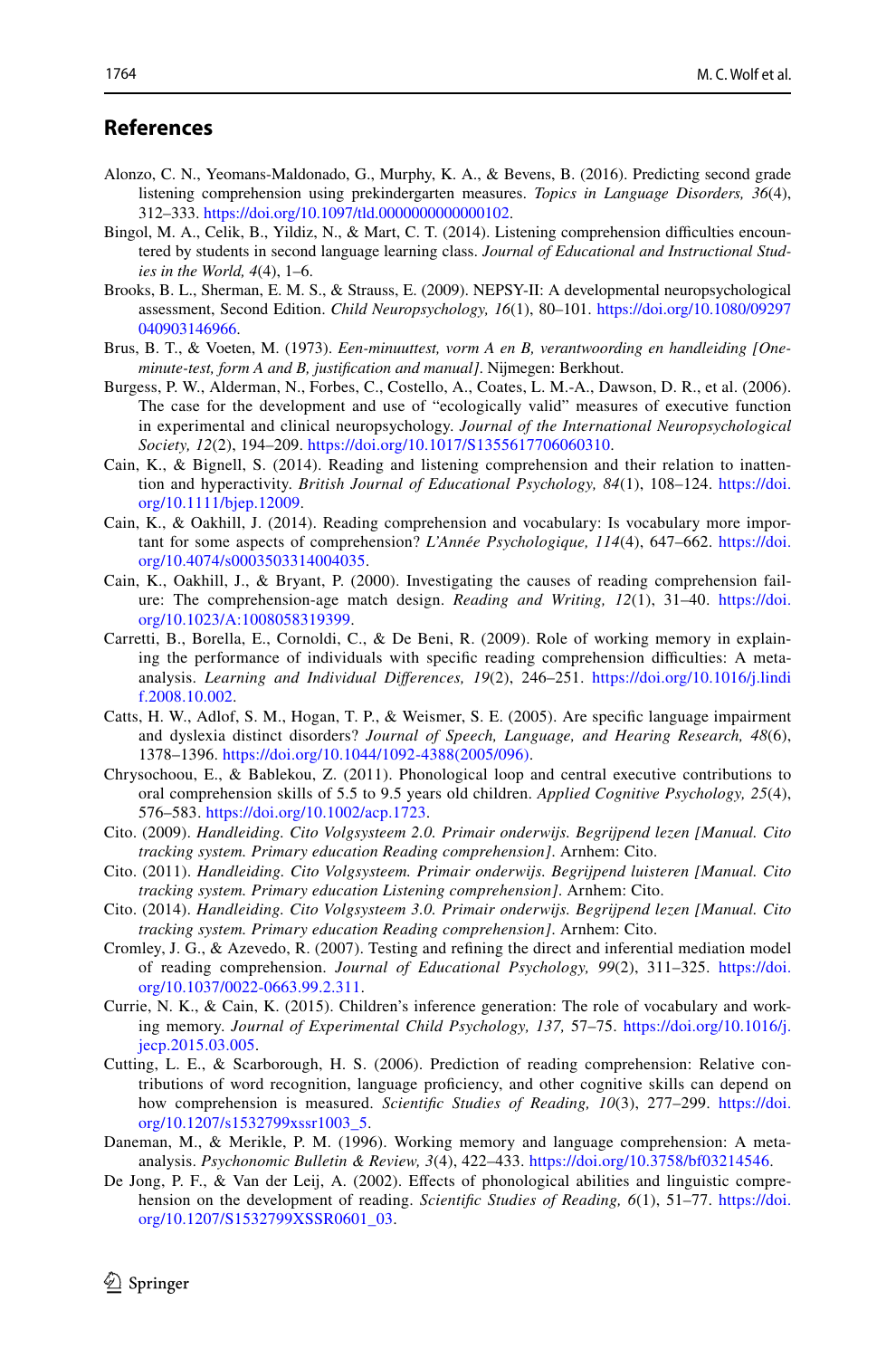- <span id="page-18-4"></span>Diakidoy, I.-A. N., Stylianou, P., Karefllidou, C., & Papageorgiou, P. (2005). The relationship between listening and reading comprehension of diferent types of text at increasing grade levels. *Reading Psychology, 26*(1), 55–80.<https://doi.org/10.1080/02702710590910584>.
- <span id="page-18-15"></span>Dunn, L. M., Dunn, L. M., & Schlichting, J. E. P. T. (2005). *Peabody picture vocabulary test-III-NL*. Amsterdam: Harcourt Test Publishers.
- <span id="page-18-16"></span>Egberink, I. J. L., & Vermeulen, C. S. M. (2009–2018). *COTAN Documentatie*. Amsterdam: BOOM Uitgevers.
- <span id="page-18-20"></span>Ellis, N. C., Natsume, M., Stavropoulou, K., Hoxhallari, L., Van Daal, V. H. P., Polyzoe, N., et al. (2004). The efects of orthographic depth on learning to read alphabetic, syllabic, and logographic scripts. *Reading Research Quarterly, 39*(4), 438–468. [https://doi.org/10.1598/](https://doi.org/10.1598/RRQ.39.4.5) [RRQ.39.4.5.](https://doi.org/10.1598/RRQ.39.4.5)
- <span id="page-18-14"></span>Feenstra, H., Kamphuis, F., Kleintjes, F., & Krom, R. (2010). *Wetenschappelijke verantwoording. Begrijpend lezen voor groep 3 tot en met 6 [Scientifc justifcation of reading comprehension tests for Grades 5 to 8]*. Arnhem: Cito.
- <span id="page-18-5"></span>Florit, E., & Cain, K. (2011). The simple view of reading: Is it valid for diferent types of alphabetic orthographies? *Educational Psychology Review, 23*(4), 553–576. [https://doi.org/10.1007/s1064](https://doi.org/10.1007/s10648-011-9175-6) [8-011-9175-6](https://doi.org/10.1007/s10648-011-9175-6).
- <span id="page-18-9"></span>Florit, E., Roch, M., Altoè, G., & Levorato, M. C. (2009). Listening comprehension in preschoolers: The role of memory. *British Journal of Developmental Psychology, 27*(4), 935–951. [https://doi.](https://doi.org/10.1348/026151008X397189) [org/10.1348/026151008X397189.](https://doi.org/10.1348/026151008X397189)
- <span id="page-18-7"></span>Florit, E., Roch, M., & Levorato, M. C. (2011). Listening text comprehension of explicit and implicit information in preschoolers: The role of cerbal and inferential skills. *Discourse Processes, 48*(2), 119–138.<https://doi.org/10.1080/0163853X.2010.494244>.
- <span id="page-18-6"></span>Foorman, B. R., Herrera, S., Petscher, Y., Mitchell, A., & Truckenmiller, A. (2015). The structure of oral language and reading and their relation to comprehension in Kindergarten through Grade 2. *Reading and Writing, 28*(5), 655–681. <https://doi.org/10.1007/s11145-015-9544-5>.
- <span id="page-18-18"></span>Franzen, M. D., Tishelman, A. C., Sharp, B. H., & Friedman, A. G. (1987). An investigation of the testretest reliability of the stroop colorword test across two intervals. *Archives of Clinical Neuropsychology, 2*(3), 265–272.<https://doi.org/10.1093/arclin/2.3.265>.
- <span id="page-18-2"></span>Gernsbacher, M. A., Varner, K. R., & Faust, M. E. (1990). Investigating diferences in general comprehension skill. *Journal of Experimental Psychology: Learning, Memory, and Cognition, 16*(3), 430– 445.<https://doi.org/10.1037/0278-7393.16.3.430>.
- <span id="page-18-13"></span>Gibbons, J., Anderson, D. R., Smith, R., Field, D. E., & Fischer, C. (1986). Young children's recall and reconstruction of audio and audiovisual narratives. *Child Development, 57*(4), 1014–1023. [https://](https://doi.org/10.2307/1130375) [doi.org/10.2307/1130375](https://doi.org/10.2307/1130375).
- <span id="page-18-21"></span>Goff, D. A., Pratt, C., & Ong, B. (2005). The relations between children's reading comprehension, working memory, language skills and components of reading decoding in a normal sample. *Reading and Writing, 18*(7), 583–616. <https://doi.org/10.1007/s11145-004-7109-0>.
- <span id="page-18-0"></span>Goh, C. C. M. (2000). A cognitive perspective on language learners' listening comprehension problems. *System, 28*(1), 55–75. [https://doi.org/10.1016/S0346-251X\(99\)00060-3.](https://doi.org/10.1016/S0346-251X(99)00060-3)
- <span id="page-18-17"></span>Golden, C. J., & Freshwater, S. M. (1978). *Stroop color and word test*. Chicago, IL: Stoelting.
- <span id="page-18-8"></span>Hagtvet, B. E. (2003). Listening comprehension and reading comprehension in poor decoders: Evidence for the importance of syntactic and semantic skills as well as phonological skills. *Reading and Writing, 16*(6), 505–539. <https://doi.org/10.1023/A:1025521722900>.
- <span id="page-18-3"></span>Hoover, W. A., & Gough, P. B. (1990). The simple view of reading. *Reading and Writing, 2*(2), 127–160. <https://doi.org/10.1007/BF00401799>.
- <span id="page-18-11"></span>Kendeou, P., Bohn-Gettler, C., White, M. J., & Van Den Broek, P. (2008). Children's inference generation across diferent media. *Journal of Research in Reading, 31*(3), 259–272. [https://doi.org/10.111](https://doi.org/10.1111/j.1467-9817.2008.00370.x) [1/j.1467-9817.2008.00370.x](https://doi.org/10.1111/j.1467-9817.2008.00370.x).
- <span id="page-18-10"></span>Kim, Y.-S. G. (2016). Direct and mediated efects of language and cognitive skills on comprehension of oral narrative texts (listening comprehension) for children. *Journal of Experimental Child Psychology, 141,* 101–120.<https://doi.org/10.1016/j.jecp.2015.08.003>.
- <span id="page-18-12"></span>Kim, Y.-S. G., & Phillips, B. (2014). Cognitive correlates of listening comprehension. *Reading Research Quarterly, 49*(3), 269–281. <https://doi.org/10.1002/rrq.74>.
- <span id="page-18-19"></span>Kintsch, W., & Rawson, K. A. (2005). Comprehension. In M. J. Snowling & C. Hulme (Eds.), *The science of reading: A handbook*. Malden, MA: Blackwell.
- <span id="page-18-1"></span>Kintsch, W., & Van Dijk, T. A. (1978). Toward a model of text comprehension and production. *Psychological Review, 85*(5), 363–394.<https://doi.org/10.1037/0033-295X.85.5.363>.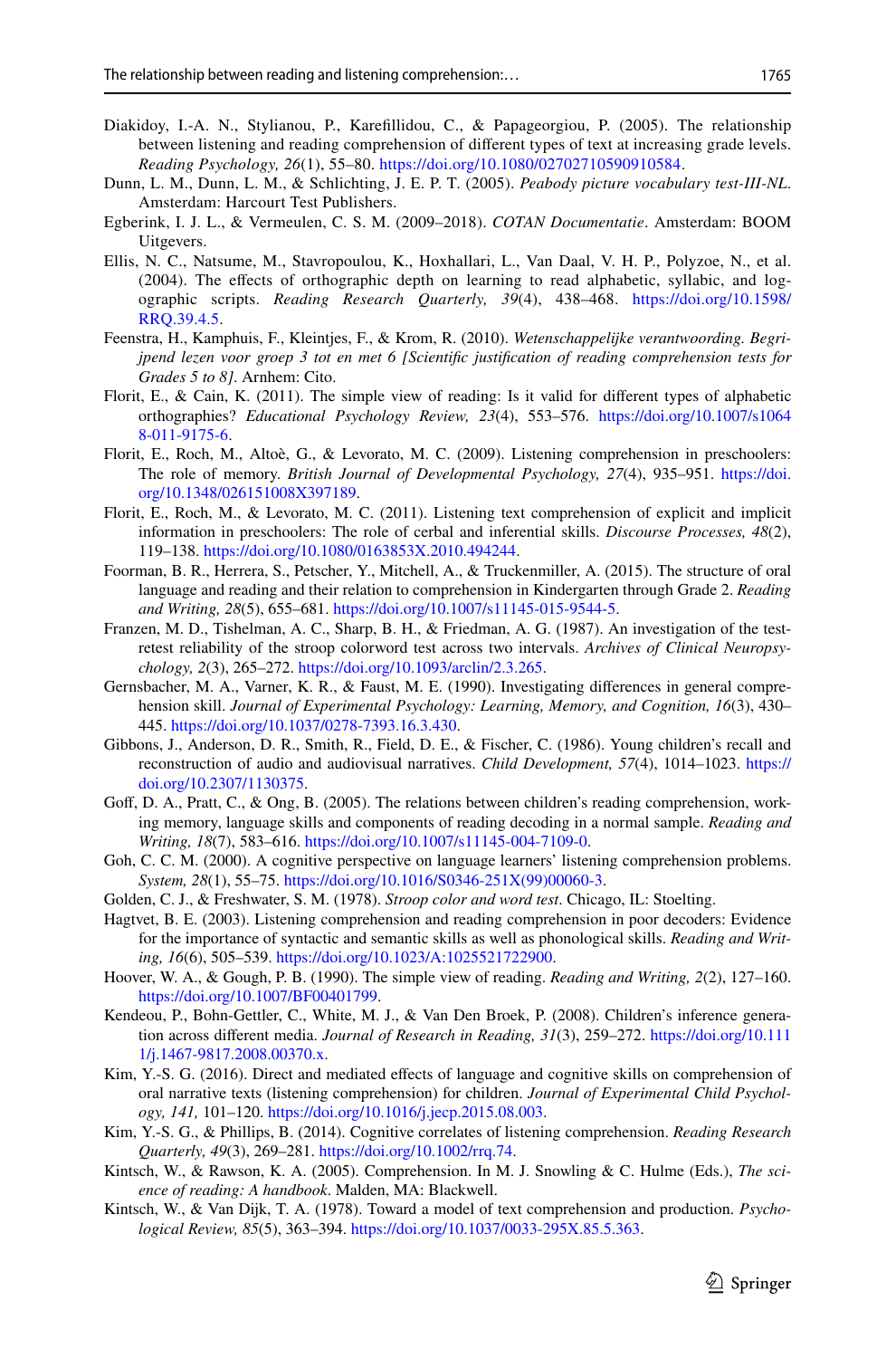- <span id="page-19-18"></span>Kline, R. (2011). *Principles and practice of structural equation modeling* (3rd ed.). New York, NY: Guilford Press.
- <span id="page-19-17"></span>Korkman, M., Kirk, U., & Kemp, S. (2007). *NEPSY—Second edition (NEPSY-II)*. San Antonio, TX: Harcourt Assessment.
- <span id="page-19-7"></span>LARRC. (2017). Oral language and listening comprehension: Same or diferent constructs? *Journal of Speech, Language, and Hearing Research, 60*(5), 1273–1284. [https://doi.org/10.1044/2017\\_jslhr](https://doi.org/10.1044/2017_jslhr-l-16-0039) [-l-16-0039](https://doi.org/10.1044/2017_jslhr-l-16-0039).
- <span id="page-19-1"></span>Mangen, A. (2016). The digitization of literary reading. *Orbis Litterarum, 71*(3), 240–262. [https://doi.](https://doi.org/10.1111/oli.12095) [org/10.1111/oli.12095](https://doi.org/10.1111/oli.12095).
- <span id="page-19-5"></span>McInnes, A., Humphries, T., Hogg-Johnson, S., & Tannock, R. (2003). Listening comprehension and working memory are impaired in attention-defcit hyperactivity disorder irrespective of language impairment. *Journal of Abnormal Child Psychology, 31*(4), 427–443. [https://doi.](https://doi.org/10.1023/a:1023895602957) [org/10.1023/a:1023895602957.](https://doi.org/10.1023/a:1023895602957)
- <span id="page-19-6"></span>McNamara, D. S., & Magliano, J. (2009). Chapter 9: Toward a comprehensive model of comprehension. In B. H. Ross (Ed.), *Psychology of learning and motivation* (Vol. 51, pp. 297–384). Amsterdam: Elsevier.
- <span id="page-19-4"></span>Mommers, F. C. (2007). Goed leesonderwijs: wat er echt toe doet! *Journal of the Southwest, 91*(7), 20–22.
- <span id="page-19-12"></span>Muijselaar, M. M. L., & De Jong, P. F. (2015). The efects of updating ability and knowledge of reading strategies on reading comprehension. *Learning and Individual Diferences, 43,* 111–117. [https://doi.](https://doi.org/10.1016/j.lindif.2015.08.011) [org/10.1016/j.lindif.2015.08.011.](https://doi.org/10.1016/j.lindif.2015.08.011)
- <span id="page-19-10"></span>Muijselaar, M. M. L., Swart, N. M., Steenbeek-Planting, E. G., Droop, M., Verhoeven, L., & de Jong, P. F. (2017). The dimensions of reading comprehension in Dutch children: Is diferentiation by text and question type necessary? *Journal of Educational Psychology, 109*(1), 70–83. [https://doi.](https://doi.org/10.1037/edu0000120) [org/10.1037/edu0000120.](https://doi.org/10.1037/edu0000120)
- <span id="page-19-2"></span>OECD. (2010). *PISA 2009 results: What students know and can do: student performance in reading, mathematics and science* (Vol. I). Paris: OECD.
- <span id="page-19-9"></span>Ouellette, G., & Beers, A. (2010). A not-so-simple view of reading: How oral vocabulary and visual-word recognition complicate the story. *Reading and Writing, 23*(2), 189–208. [https://doi.org/10.1007/](https://doi.org/10.1007/s11145-008-9159-1) [s11145-008-9159-1](https://doi.org/10.1007/s11145-008-9159-1).
- <span id="page-19-19"></span>Perfetti, C., Yang, C.-L., & Schmalhofer, F. (2008). Comprehension skill and word-to-text integration processes. *Applied Cognitive Psychology, 22*(3), 303–318. [https://doi.org/10.1002/acp.1419.](https://doi.org/10.1002/acp.1419)
- <span id="page-19-13"></span>Potocki, A., Ecalle, J., & Magnan, A. (2013). Narrative comprehension skills in 5-year-old children: Correlational analysis and comprehender profles. *The Journal of Educational Research, 106*(1), 14–26. <https://doi.org/10.1080/00220671.2012.667013>.
- <span id="page-19-15"></span>PPVT-4 Publication Summary Form. (2007). Retrieved from [www.pearsonassessments.com/pdf/pubsu](http://www.pearsonassessments.com/pdf/pubsum/ppvt4.pdf) [m/ppvt4.pdf](http://www.pearsonassessments.com/pdf/pubsum/ppvt4.pdf).
- <span id="page-19-8"></span>Protopapas, A., Simos, P. G., Sideridis, G. D., & Mouzaki, A. (2012). The components of the simple view of reading: A confrmatory factor analysis. *Reading Psychology, 33*(3), 217–240. [https://doi.](https://doi.org/10.1080/02702711.2010.507626) [org/10.1080/02702711.2010.507626](https://doi.org/10.1080/02702711.2010.507626).
- <span id="page-19-0"></span>Rideout, V. J., Foehr, U. G., & Roberts, D. F. (2010). *Generation M2: Media in the lives of 8- to 18-yearolds*. Menlo Park, CA: Henry J. Kaiser Family Foundation.
- <span id="page-19-20"></span>Scrimin, S., Patron, E., Florit, E., Palomba, D., & Mason, L. (2017). The role of cardiac vagal tone and inhibitory control in pre-schoolers' listening comprehension. *Developmental Psychobiology, 59*(8), 970–975.<https://doi.org/10.1002/dev.21576>.
- <span id="page-19-16"></span>Sivan, A. B. (1992). *Benton visual retention test*. San Antonio, TX: Psychological Corporation.
- <span id="page-19-3"></span>Spörer, N., & Brunstein, J. C. (2009). Fostering the reading comprehension of secondary school students through peer-assisted learning: Efects on strategy knowledge, strategy use, and task performance. *Contemporary Educational Psychology, 34*(4), 289–297. [https://doi.org/10.1016/j.cedps](https://doi.org/10.1016/j.cedpsych.2009.06.004) [ych.2009.06.004](https://doi.org/10.1016/j.cedpsych.2009.06.004).
- <span id="page-19-11"></span>Swart, N. M., Muijselaar, M. M. L., Steenbeek-Planting, E. G., Droop, M., De Jong, P. F., & Verhoeven, L. (2017). Diferential lexical predictors of reading comprehension in fourth graders. *Reading and Writing, 30*(3), 489–507. <https://doi.org/10.1007/s11145-016-9686-0>.
- <span id="page-19-14"></span>Tighe, E. L., Spencer, M., & Schatschneider, C. (2015). Investigating predictors of listening comprehension in third-, seventh-, and tenth-grade students: a dominance analysis approach. *Reading Psychology, 36*(8), 700–740. <https://doi.org/10.1080/02702711.2014.963270>.